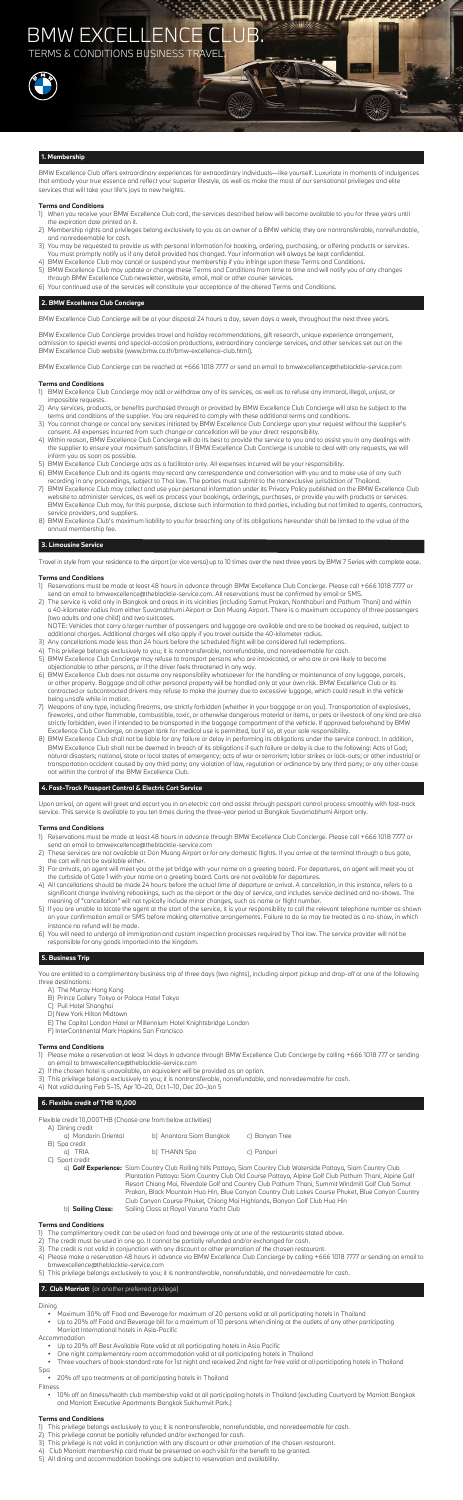## **1. การเปนสมาชิก**

BMW Excellence Club มอบประสบการณสุดพิเศษใหคนพิเศษเชนคุณ เพลิดเพลินกับประสบการณพิเศษที่ตอบสนองตัวตนและไลฟสไตลในแบบที่คุณเปน พรอมสิทธิประโยชน และบริการสุดเอ็กซคลูซีฟที่จะทำใหคุณสนุกกับการใชชีวิตขึ้นไปอีกระดับ

### **ขอกำหนดและเงื่อนไข**

- 1) เมื่อได้รับบัตรสมาชิก BMW Excellence Club แล้ว คุณสามารถรับบริการเหล่านี้เป็นเวลาสามปี จนถึงวันหมดอายุตามที่ระบุไว้บนบัตร
- 2) สิทธิและสิทธิประโยชน์สำหรับสมาชิกเป็นของเจ้าของรถยนต์ BMW เท่านั้น ไม่สามารถโอน ชำระคืน หรือแลกเป็นเงินสด
- 3) คุณอาจต้องแจ้งข้อมูลส่วนตัวแก่ BMW Excellence Club เพื่อใช้ในการจอง สั่งซื้อ ชำระเงิน หรือนำเสนอสินค้าและบริการ และแจ้งให้เราทราบหากมีการเปลี่ยนแปลงข้อมูล ดังกลาว ทั้งนี้ขอมูลตางๆ จะถูกเก็บรักษาเปนความลับ
- 4) BMW Excellence Club ขอสงวนสิทธิ์ในการเพิกถอนหรือระงับการเปนสมาชิกของผูถือบัตร หากมีการละเมิดขอกำหนดและเงื่อนไข
- 5) BMW Excellence Club ขอสงวนสิทธิ์ในการเปลี่ยนแปลงและเพิ่มเติมข้อกำหนดและเงื่อนไขเป็นครั้งคราวตามสมควร โดยจะมีการแจ้งถึงสิ่งที่เปลี่ยนแปลงทางจดหมายข่าว จาก BMW Excellence Club เว็บไซต อีเมล จดหมาย หรือชองทางสื่อสารอื่นๆ
- 6) การใชบริการของผูถือบัตรแสดงถึงการยอมรับขอกำหนดและเงื่อนไขที่ถูกเปลี่ยนแปลง

BMW Excellence Club Concierge ให้บริการแนะนำการเดินทางและวันหยุดพักผ่อนของคณ จัดหาของกำนัล ประสบการณ์แปลกใหม่ บัตรเข้าร่วมกิจกรรมและรายการใน โอกาสพิเศษตางๆ และบริการอื่นๆ ใหคุณตามที่ระบุไวในเว็บไซต BMW Excellence Club (www.bmw.co.th/bmw-excellence-club.html)

## **2. BMW Excellence Club Concierge**

BMW Excellence Club Concierge พรอมใหบริการคุณ 24 ชั่วโมง ไมมีวันหยุดตลอดระยะเวลา 3 ป

เพียงคุณติดตอ BMW Excellence Club Concierge หมายเลข +666 1018 7777 และอีเมล bmwexcellence@theblacktie-service.com

#### **ขอกำหนดและเงื่อนไข**

- 1) BMW Excellence Club Concierge ขอสงวนสิทธิ์ในการเพิ่มเติมหรือยกเลิกบริการใดๆ ตลอดจนปฏิเสธคำขอที่ขัดตอศีลธรรม กฎหมาย หรือไมอยูในวิสัยที่ปฏิบัติไดจริง
- 2) บริการ สินค้า และสิทธิประโยชน์ที่จัดหาโดยหรือชำระเงินผ่าน BMW Excellence Club Concierge อยู่ภายใต้ข้อกำหนดและเงื่อนไขของผู้ให้บริการ ซึ่งคุณจำเป็นต้องปฏิบัติ ตามขอกำหนดและเงื่อนไขเพิ่มเติมเหลานี้ดวย
- 3) คุณไม่สามารถเปลี่ยนแปลงหรือยกเลิกบริการต่าง ๆ ที่แจ้งความจำนงผ่าน BMW Excellence Club Concierge ได้ โดยไม่ได้รับความยินยอมจากผู้ให้บริการ และต้อง เปนผูรับผิดชอบคาใชจายที่เกิดจากการเปลี่ยนแปลงหรือยกเลิกดังกลาวทั้งหมด
- 4) BMW Excellence Club Concierge จะพยายามใหบริการและชวยเหลือคุณในการติดตอกับผูใหบริการอยางเต็มความสามารถตามความเหมาะสม เพื่อรับประกัน ความพึงพอใจสูงสุด หาก BMW Excellence Club Concierge ไมสามารถทำตามคำขอใด จะมีการแจงใหคุณทราบโดยเร็วที่สุด
- 5) BMW Excellence Club Concierge ทำหน้าที่เป็นผู้ประสานงานการให้บริการเท่านั้น คุณจะต้องรับผิดชอบค่าใช้จ่ายต่าง ๆ ด้วยตัวเอง
- 6) BMW Excellence Club และตัวแทนขอสงวนสิทธิ์ในการบันทึกการโตตอบและสนทนากับคุณ และนำบันทึกดังกลาวไปใชในการดำเนินการใดๆ ตามกฎหมายแหง ราชอาณาจักรไทย โดยคุณต้องยอมตนผูกพันในเขตอำนาจแห่งศาลไทย ซึ่งมิใช่ศาลที่มีเขตอำนาจแต่เพียงผู้เดียว
- 7) BMW Excellence Club ขอสงวนสิทธิ์ในการจัดเก็บและใช้ข้อมูลส่วนตัวของคุณภายใต้นโยบายความเป็นส่วนตัวที่ได้เผยแพร่ทางเว็บไซต์ของ BMW Excellence Club เพื่อบริหารจัดการการใหบริการ ตลอดจนดำเนินการจอง สั่งซื้อ ซื้อ หรือจัดหาผลิตภัณฑและบริการตางๆ BMW Excellence Club ขอสงวนสิทธิ์ในการเปดเผยขอมูล ้ดังกล่าวแก่บุคคลที่สาม ซึ่งรวมถึงแต่ไม่จำกัดเพียงตัวแทน ผู้รับเหมา ผู้ให้บริการ และผู้ค้า เพื่อจุดประสงค์ข้างต้น
- 8) ภาระความรับผิดสูงสุดของ BMW Excellence Club ตอสมาชิกตอการละเมิดขอผูกพันใดๆ ดังตอไปนี้จะมีมูลคาไมเกินคาสมัครสมาชิกรายป

- 1) กรุณาจองลวงหนาอยางนอย 48 ชั่วโมง ผานทาง BMW Excellence Club Concierge โดยโทร +666 1018 7777 หรือสงอีเมลมาที่ bmwexcellence@theblacktie-service.com
- 2) บริการนี้ไม่สามารถใช้ได้ที่สนามบินดอนเมืองหรือใช้กับเที่ยวบินในประเทศ ทั้งนี้ หากคุณเดินทางเข้าอาคารสนามบินทางประตูสำหรับรถรับ-ส่ง จะไม่มีรถกอล์ฟจัดเตรียมไว้ให้
- 3) สำหรับผู้โดยสารขาเข้า ตัวแทนจะถือป้ายที่มีชื่อของคุณมารอพบที่สะพานเทียบเครื่องบิน ส่วนผู้โดยสารขาออก ตัวแทนจะถือป้ายชื่อมารอพบบริเวณทางเดินเท้า ประตู 1 ทั้งนี้ไมมีบริการรถกอลฟสำหรับผูโดยสารขาออก
- 4) การยกเลิกทกกรณีต้องกระทำในระยะเวลาไม่ต่ำกว่า 24 ชั่วโมงก่อนเครื่องบินขึ้นหรือลงจอด โดยการยกเลิกในที่นี้หมายถึงการเปลี่ยนแปลงรายละเอียดสำคัญที่ทำให้ต้อง มีการจองใหม่ เช่น เปลี่ยนสนามบิน หรือเลื่อนวันที่จะรับบริการ และรวมถึงการปฏิเสธการรับบริการขั้นขี้ กรมหมาขิดง "การยกเลิก" มักไม่รวมถึงการ เปลี่ยนแปลงรายละเอียดปลีกยอยเชนชื่อหรือหมายเลขเที่ยวบิน
- 5) หากหาตัวแทนไม่พบก่อนได้รับบริการ คุณต้องติดต่อหมายเลขโทรศัพท์ที่ระบุไว้ในอีเมลหรือ SMS ยืนยันการจอง ก่อนจะเปลี่ยนไปใช้บริการอื่น การไม่ติดต่อหมายเลข ดังกลาวอาจถือเปนการไมมารับบริการ ซึ่งจะทำใหคุณไมไดรับเงินคืน
- 6) คุณตองผานกระบวนการตรวจสอบของสำนักงานตรวจคนเขาเมืองและศุลกากรตามกฎหมายแหงราชอาณาจักรไทย ทั้งนี้ผูใหบริการไมมีหนาที่รับผิดชอบตอ สินค้าใด ๆ ที่นำเข้าส่ราชอาณาจักร

## **3. บริการรับ-สงสนามบิน**

เดินทางไป-กลับที่พักและสนามบินอย่างมีระดับและสะดวกสบายได้บ่อยถึง 10 ครั้งตลอด 3 ปีด้วยรถยนต์บีเอ็มดับเบิลยูซีรีส์ 7

### **ขอกำหนดและเงื่อนไข**

- 2) หากโรงแรมที่เลือกไม่สามารถให้บริการได้ จะมีโรงแรมเทียบเท่าเสนอให้เป็นทางเลือก
- 3) สิทธิพิเศษสำหรับคุณเทานั้น ไมสามารถโอน ชำระคืน หรือแลกเปนเงินสด
- 4) งดใหบริการระหวางวันที่ 5–15 กุมภาพันธ, 10–20 เมษายน, 1–10 ตุลาคม, 20 ธันวาคม–5 มกราคม
- 1) กรุณาจองลวงหนาอยางนอย 48 ชั่วโมงผานทาง BMW Excellence Club Concierge โดยโทร +666 1018 7777 หรือสงอีเมลมาที่ bmwexcellence@theblacktie-service.com ทั้งนี้การจองตองไดรับการยืนยันทางอีเมลหรือ SMS
- 2) รถรับ-สงสนามบินใหบริการเฉพาะในกรุงเทพฯ และปริมณฑลเทานั้น (ไดแก สมุทรปราการ, นนทบุรี และปทุมธานี) โดยระยะทางจะตองไมเกิน 40 กิโลเมตร จากสนามบินสุวรรณภูมิหรือสนามบินดอนเมือง ทั้งนี้จะตองมีจำนวนผูโดยสารไมเกิน 3 คน (ผูใหญ 2 คน เด็ก 1 คน) และกระเปาเดินทางไมเกิน 2 ใบ
- หมายเหตุ: หากต้องการรถที่รองรับผู้โดยสารและสัมภาระมากขึ้น สามารถทำการจองได้โดยมีค่าใช้จ่ายเพิ่มเติม เช่นเดียวกับการเดินทางเป็นระยะทางไกลกว่า 40 กิโลเมตร 3) การขอยกเลิกบริการภายในเวลาน้อยกว่า 24 ชั่วโมงก่อนเที่ยวบินไม่ว่ากรณีใดจะถือว่าสมาชิกได้ใช้สิทธิ์ไปแล้ว
- 4) สิทธิพิเศษนี้สามารถใชบริการไดเฉพาะคุณเทานั้น ไมสามารถโอน ชำระคืน หรือแลกเปนเงินสด
- 5) BMW Excellence Club Concierge ขอสงวนสิทธิ์ปฏิเสธการรับผู้โดยสารที่อยู่ในอาการมึนเมา หรือเป็นที่ไม่พึงประสงค์ของผู้อื่น หรือหากพนักงานขับรถรู้สึก ไมปลอดภัยไมวาทางใดก็ตาม
- 6) BMW Excellence Club ไมมีหนาที่รับผิดชอบใดๆ ในการจัดการหรือดูแลรักษาสัมภาระ หีบหอ หรือทรัพยสินอื่น คุณจะตองรับผิดชอบความเสี่ยงในการจัดการสัมภาระ และทรัพย์สินส่วนตัวอื่น ๆ ด้วยตัวเอง โดย BMW Excellence Club หรือพนักงานขับรถที่รับจ้างหรือรับจ้างช่วงมาสามารถปฏิเสธการเดินทางในกรณีที่มีสัมภาระ มากเกินไป ซึ่งอาจสงผลใหเกิดความไมปลอดภัยในขณะขับขี่
- 7) ห้ามนำอาวุธทุกประเภท รวมทั้งอาวุธปืน ขึ้นรถโดยเด็ดขาด (ไม่ว่าจะอยู่กับสัมภาระหรือพกติดตัว) การเคลื่อนย้ายวัตถุระเบิด ดอกไม้ไฟและวัตถุไวไฟ ติดไฟ มีพิษ วัสดุ หรือวัตถุที่เป็นอันตรายอื่น ๆ หรือสัตว์เลี้ยงหรือปศุสัตว์ทุกประเภทเป็นสิ่งต้องห้ามโดยเด็ดขาดแม้ว่าจะขนย้ายในช่องเก็บสัมภาระก็ตาม หากได้รับการยินยอมล่วงหน้า จาก BMW Excellence Club Concierge คุณสามารถนำถังออกซิเจนสำหรับผูปวยขึ้นรถไดโดยตองเปนผูรับผิดชอบเอง
- 8) BMW Excellence Club จะไมรับผิดชอบความลมเหลวหรือลาชาใดๆ จากการปฏิบัติตามขอผูกพันในสัญญา นอกจากนี้ ไมถือวา BMW Excellence Club ละเมิดขอผูกพัน หากความล้มเหลวหรือล่าช้าดังกล่าวเกิดจากปัจจัยต่อไปนี้ อันได้แก่ เหตุสุดวิสัย ภัยธรรมชาติ ภาวะฉุกเฉินระดับชาติ จังหวัด หรือท้องถิ่น สงครามหรือการก่อการร้าย การนัดหยุดงานหรือปดกิจการชั่วคราว หรืออุบัติเหตุอื่นๆ ในอุตสาหกรรมหรือการคมนาคมที่เกิดจากบุคคลที่สาม การละเมิดกฎหมาย ระเบียบขอบังคับ หรือกฤษฎีกาใดๆ โดยบุคคลที่สาม หรือสาเหตุอื่นที่อยูนอกการควบคุมของ BMW Excellence Club

## **4. ชองทางพิเศษผานจุดตรวจหนังสือเดินทางและบริการรถกอลฟไฟฟา**

เแทนของเราจะมารอพบคุณเมือมาถึงสนามบินและพาคุณขึ้นรถกอล์ฟไฟฟ้าโดยไม่ต้องเข้าคิวที่จุดตรวจหนังสือเดินทาง บริการนี้สามารถใช้ได้ 10 ครั้งในระ

ที่สนามบินสุวรรณภูมิเทานั้น

## **ขอกำหนดและเงื่อนไข**

## **5. การเดินทางเพื่อธุรกิจ**

คุณสามารถใชบริการการเดินทางสำหรับทริปธุรกิจ 3 วัน 2 คืน ที่ฮองกง โตเกียว หรือเซี่ยงไฮ ตามตัวเลือกดานลาง พรอมบริการรับ-สงระหวางสนามบินและโรงแรมหนึ่ง

- A) เดอะเมอรเรย ฮองกง (The Murray Hong Kong)
- B) ปริ้นซแกลเลอรี่ โตเกียว (Prince Gallery Tokyo) หรือ พาเลซโฮเทล โตเกียว (Palace Hotel Tokyo)
- C) ปูลีโฮเทล เซี่ยงไฮ (Puli Hotel Shanghai)
- D) นิวยอรก ฮิลตัน มิดทาวน (New York Hilton Midtown)
- E) เดอะ แคปทอล ลอนดอน (The Capital London Hotel) หรือ มิลเลนเนียม ลอนดอน ไนท สบริดจ (Millennium Hotel Knightsbridge London)
- F) อินเตอรคอนติเนนตัล มารค ฮอปกินส ซาน ฟรานซิสโก (InterContinental Mark Hopkins San Francisco)

## **ขอกำหนดและเงื่อนไข**

1) กรุณาจองลวงหนาอยางนอย 14 วัน ผานทาง BMW Excellence Club Concierge โดยโทร +666 1018 7777 หรือสงอีเมลมาที่ bmwexcellence@theblacktie-service.com

## **6. เครดิตสำหรับกิจกรรมสุดโปรด**

เครดิตสำหรับกิจกรรมสุดโปรดมูลคา 10,000 บาท (เลือก 1 กิจกรรมจากรายการตอไปนี้)

A) เครดิตรับประทานอาหาร

| a) โรงแรมแมนดาริน โอเรียนเต็ล | b) โรงแรมอนันตรา สยาม กรุงเทพฯ     c)  โรงแรมบันยันทรี |             |
|-------------------------------|--------------------------------------------------------|-------------|
| B) เครดิตสปา                  |                                                        |             |
| a) ตรัยฌา                     | b) ธัญ สปา                                             | c) ปัญญ์ปริ |

- C) เครดิตกีฬา
	- a) **ประสบการณตีกอลฟ:** Siam Country Club Rolling hills Pattaya, Siam Country Club Waterside Pattaya, Siam Country Club Plantation Pattaya: Siam Country Club Old Course Pattaya, Alpine Golf Club Pathum Thani, Alpine Golf Resort Chiang Mai , Riverdale Golf and Country Club Pathum Thani, Summit Windmill Golf Club Samut Prakan, Black Mountain Hua Hin, Blue Canyon Country Club Lakes Course Phuket, Blue Canyon Country Club Canyon Course Phuket, Chiang Mai Highlands , Banyan Golf Club Hua Hin
	- b) **เรียนแลนเรือใบที่สโมสรราชวรุณในพระบรมราชูปถัมภ:** Sailing Class at Royal Varuna Yacht Club

## **ขอกำหนดและเงื่อนไข**

- 1) เครดิตดังกลาวใชไดกับอาหารและเครื่องดื่มในภัตตาคารตามที่ระบุดานบนเทานั้น
- 2) เครดิตใชไดครั้งเดียวเทานั้น ไมสามารถขอคืนเงินบางสวนหรือแลกเปนเงินสด
- 3) ไม่สามารถใช้ร่วมกับรายการลดราคาหรือส่งเสริมการขายในภัตตาคารที่เลือก
- $4$ ) กรุณาจองล่วงหน้าเป็นเวลา  $48$  ชั่วโมงผ่านทาง BMW Excellence Club Concierge โดยโทร +666 1018 7777 หรือส่งอีเมลมาที่ bmwexcellence@theblacktie-service.com
- 5) สิทธิพิเศษสำหรับคุณเทานั้น ไมสามารถโอน ชำระคืน หรือแลกเปนเงินสด

## **7. รับสิทธิ์เปนสมาชิก Club Marriott** (หรือเลือกรับสิทธิประโยชนอื่นทดแทน)

#### อาหารและเครื่องดื่ม

• สวนลด 30% คาอาหารและเครื่องดื่มสำหรับโรงแรมในกรุงเทพฯ

 • รับสวนลดสูงสุด 20% สําหรับคาอาหารและเครื่องดื่ม ใชสวนลดไดสูงสุด 10 ทานตอครั้งที่รานอาหารของโรงแรมในประเทศไทยและในภูมิภาคเอเชียแปซิฟค หองพัก

- สวนลด 20% จากอัตราคาหองที่ดีที่สุดในวันนั้นๆ (Best Available Rate BAR) สามารถใชไดกับโรงแรมและรีสอรทในแถบเอเชียแปซิฟค
- บัตรกำนัลหองพักฟรี 1 คืนที่โรงแรมในประเทศไทย
- บัตรกำนัลหองพักฟรีคืนที่ 2 เมื่อพักคืนแรกในราคามาตรฐานของโรงแรมที่เขารวมในประเทศไทย

สปา

• สวนลด 20% สำหรับใชบริการสปา ณ โรงแรมที่เขารวมในประเทศไทย

ฟตเนส

• สวนลด 10% สำหรับการสมัครสมาชิกฟตเนสรายป

## **ขอกำหนดและเงื่อนไข**

- 1) สิทธิพิเศษนี้สำหรับคุณเทานั้น ไมสามารถโอน ชำระคืน หรือแลกเปนเงินสดได
- 2) สิทธิพิเศษนี้ไมสามารถชำระคืนหรือแลกเปลี่ยนบางสวนเปนเงินสดได
- 3) สิทธิพิเศษนี้ไม่สามารถใช้ร่วมกับส่วนลดหรือรายการส่งเสริมการขายอื่นของภัตตาคาร
- 4) กรุณาแสดงบัตรสมาชิก Club Marriott ทุกครั้งที่มาเขารับบริการเพื่อใชสิทธิประโยชนของสมาชิก
- 5) การจองหองอาหารและที่พักขึ้นอยูกับจำนวนที่นั่งและหองพักที่ใหบริการได

# BMW EXCELLENCE CLUB.

TERMS & CONDITIONS BUSINESS TRAVEL.

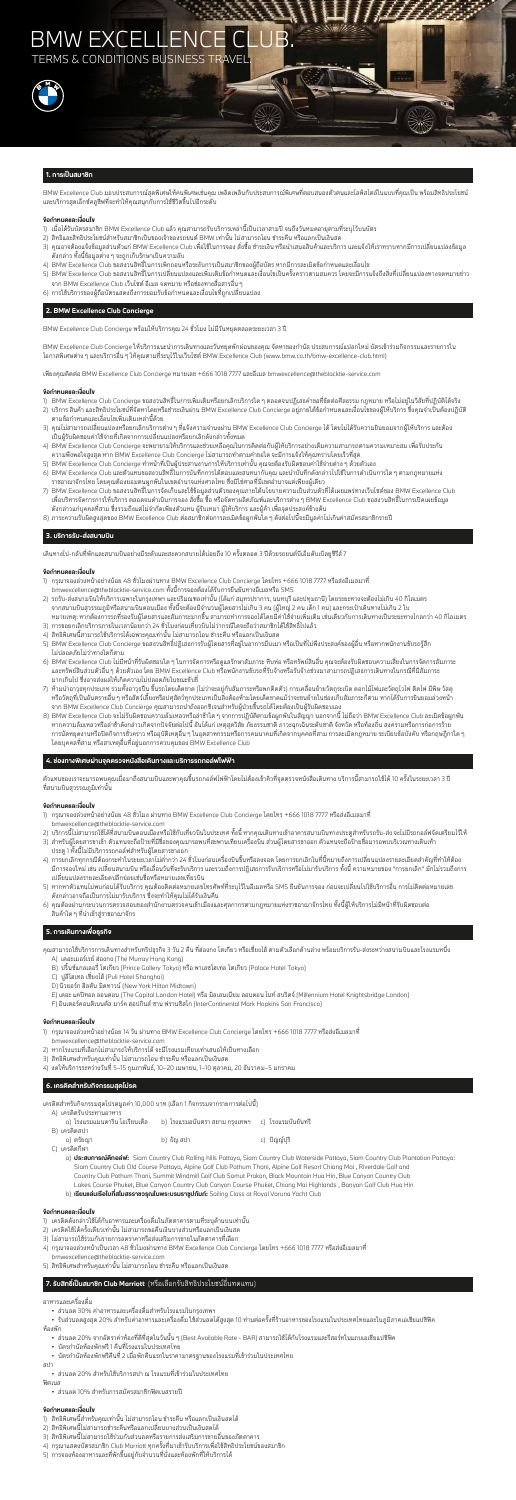BMW Excellence Club offers extraordinary experiences for extraordinary individuals—like yourself. Luxuriate in moments of indulgences that embody your true essence and reflect your superior lifestyle, as well as make the most of our sensational privileges and elite services that will take your life's joys to new heights.

### **Terms and Conditions**

- 1) When you receive your BMW Excellence Club card, the services described below will become available to you for three years until the expiration date printed on it.
- 2) Membership rights and privileges belong exclusively to you as an owner of a BMW vehicle; they are nontransferable, nonrefundable, and nonredeemable for cash.
- 3) You may be requested to provide us with personal information for booking, ordering, purchasing, or offering products or services. You must promptly notify us if any detail provided has changed. Your information will always be kept confidential.
- 4) BMW Excellence Club may cancel or suspend your membership if you infringe upon these Terms and Conditions.
- 5) BMW Excellence Club may update or change these Terms and Conditions from time to time and will notify you of any changes through BMW Excellence Club newsletter, website, email, mail or other courier services.
- 6) Your continued use of the services will constitute your acceptance of the altered Terms and Conditions.

## **2. BMW Excellence Club Concierge**

BMW Excellence Club Concierge will be at your disposal 24 hours a day, seven days a week, throughout the next three years.

BMW Excellence Club Concierge provides travel and holiday recommendations, gift research, unique experience arrangement, admission to special events and special-occasion productions, extraordinary concierge services, and other services set out on the BMW Excellence Club website (www.bmw.co.th/bmw-excellence-club.html).

BMW Excellence Club Concierge can be reached at +666 1018 7777 or send an email to bmwexcellence@theblacktie-service.com

## **Terms and Conditions**

- 1) BMW Excellence Club Concierge may add or withdraw any of its services, as well as to refuse any immoral, illegal, unjust, or impossible requests.
- 2) Any services, products, or benefits purchased through or provided by BMW Excellence Club Concierge will also be subject to the terms and conditions of the supplier. You are required to comply with these additional terms and conditions.
- 3) You cannot change or cancel any services initiated by BMW Excellence Club Concierge upon your request without the supplier's consent. All expenses incurred from such change or cancellation will be your direct responsibility.
- 4) Within reason, BMW Excellence Club Concierge will do its best to provide the service to you and to assist you in any dealings with the supplier to ensure your maximum satisfaction. If BMW Excellence Club Concierge is unable to deal with any requests, we will inform you as soon as possible.
- 5) BMW Excellence Club Concierge acts as a facilitator only. All expenses incurred will be your responsibility.
- 6) BMW Excellence Club and its agents may record any correspondence and conversation with you and to make use of any such recording in any proceedings, subject to Thai law. The parties must submit to the nonexclusive jurisdiction of Thailand.
- 7) BMW Excellence Club may collect and use your personal information under its Privacy Policy published on the BMW Excellence Club website to administer services, as well as process your bookings, orderings, purchases, or provide you with products or services. BMW Excellence Club may, for this purpose, disclose such information to third parties, including but not limited to agents, contractors, service providers, and suppliers.
- 8) BMW Excellence Club's maximum liability to you for breaching any of its obligations hereunder shall be limited to the value of the annual membership fee.

## **3. Limousine Service**

Travel in style from your residence to the airport (or vice versa) up to 5 times over the next three years by BMW 7 Series with complete ease.

## **Terms and Conditions**

- 1) Reservations must be made at least 48 hours in advance through BMW Excellence Club Concierge. Please call +666 1018 7777 or send an email to bmwexcellence@theblacktie-service.com. All reservations must be confirmed by email or SMS.
- 2) The service is valid only in Bangkok and areas in its vicinities (including Samut Prakan, Nonthaburi and Pathum Thani) and within a 40-kilometer radius from either Suvarnabhumi Airport or Don Muang Airport. There is a maximum occupancy of three passengers (two adults and one child) and two suitcases.

 NOTE: Vehicles that carry a larger number of passengers and luggage are available and are to be booked as required, subject to additional charges. Additional charges will also apply if you travel outside the 40-kilometer radius.

Flexible credit 10,000THB (Choose one from below activities) A) Dining cr

- 3) Any cancellations made less than 24 hours before the scheduled flight will be considered full redemptions.
- 4) This privilege belongs exclusively to you; it is nontransferable, nonrefundable, and nonredeemable for cash.
- 5) BMW Excellence Club Concierge may refuse to transport persons who are intoxicated, or who are or are likely to become objectionable to other persons, or if the driver feels threatened in any way.
- 6) BMW Excellence Club does not assume any responsibility whatsoever for the handling or maintenance of any luggage, parcels, or other property. Baggage and all other personal property will be handled only at your own risk. BMW Excellence Club or its contracted or subcontracted drivers may refuse to make the journey due to excessive luggage, which could result in the vehicle being unsafe while in motion. 7) Weapons of any type, including firearms, are strictly forbidden (whether in your baggage or on you). Transportation of explosives, fireworks, and other flammable, combustible, toxic, or otherwise dangerous material or items, or pets or livestock of any kind are also strictly forbidden, even if intended to be transported in the baggage compartment of the vehicle. If approved beforehand by BMW Excellence Club Concierge, an oxygen tank for medical use is permitted, but if so, at your sole responsibility. 8) BMW Excellence Club shall not be liable for any failure or delay in performing its obligations under the service contract. In addition, BMW Excellence Club shall not be deemed in breach of its obligations if such failure or delay is due to the following: Acts of God; natural disasters; national, state or local states of emergency; acts of war or terrorism; labor strikes or lock-outs; or other industrial or transportation accident caused by any third party; any violation of law, regulation or ordinance by any third party; or any other cause not within the control of the BMW Excellence Club.

## BMW EXCELLENCE CLUB. **TERMS & CONDITIONS DINNING EXPERIENCE**



## **4. Fast-Track Passport Control & Electric Cart Service**

Upon arrival, an agent will greet and escort you in an electric cart and assist through passport control process smoothly with fast-track service. This service is available to you ten times during the three-year period at Bangkok Suvarnabhumi Airport only.

## **Terms and Conditions**

- 1) Reservations must be made at least 48 hours in advance through BMW Excellence Club Concierge. Please call +666 1018 7777 or send an email to bmwexcellence@theblacktie-service.com
- 2) These services are not available at Don Muang Airport or for any domestic flights. If you arrive at the terminal through a bus gate, the cart will not be available either.
- 3) For arrivals, an agent will meet you at the jet bridge with your name on a greeting board. For departures, an agent will meet you at the curbside of Gate 1 with your name on a greeting board. Carts are not available for departures.
- 4) All cancellations should be made 24 hours before the actual time of departure or arrival. A cancellation, in this instance, refers to a significant change involving rebookings, such as the airport or the day of service, and includes service declined and no-shows. The meaning of "cancellation" will not typically include minor changes, such as name or flight number.
- 5) If you are unable to locate the agent at the start of the service, it is your responsibility to call the relevant telephone number as shown on your confirmation email or SMS before making alternative arrangements. Failure to do so may be treated as a no-show, in which instance no refund will be made.
- 6) You will need to undergo all immigration and custom inspection processes required by Thai law. The service provider will not be responsible for any goods imported into the kingdom.

## **5. Dining Package**

You are entitled to an exclusive dining experience of three days (two nights), including a Michelin-starred dinner, as well as airport pickup and drop-off at one of these destinations:

- A) A 2-night stay at W Hotel Hongkong with an exclusive dinner at three-Michelin starred Lung King Heen; or
- B) A 2-night stay at The Ritz-Carton or The Fullerton with an exclusive dinner at two-Michelin-starred Summer Pavilion or Shoukouwa.

## **Terms and Conditions**

- 1) Please make a reservation at least 14 days in advance through BMW Excellence Club Concierge by calling +666 1018 777 or sending an email to bmwexcellence@theblacktie-service.com
- 2) If the chosen hotel is unavailable, an equivalent will be provided as an option.
- 3) This privilege belongs exclusively to you; it is nontransferable, nonrefundable, and nonredeemable for cash.
- 4) Not valid during Feb 5–15, Apr 10–20, Oct 1–10, Dec 20–Jan 5

## **6. Flexible credit of THB 10,000**

| AT DITTING CLEAN<br>a) Mandarin Oriental | b) Anantara Siam Bangkok | c) Banyan Tree |
|------------------------------------------|--------------------------|----------------|
| B) Spa credit<br>a) TRIA                 | b) THANN Spa             | c) Panpuri     |
| C) Sport credit                          |                          |                |

 a) **Golf Experience:** Siam Country Club Rolling hills Pattaya, Siam Country Club Waterside Pattaya, Siam Country Club Plantation Pattaya: Siam Country Club Old Course Pattaya, Alpine Golf Club Pathum Thani, Alpine Golf Resort Chiang Mai, Riverdale Golf and Country Club Pathum Thani, Summit Windmill Golf Club Samut Prakan, Black Mountain Hua Hin, Blue Canyon Country Club Lakes Course Phuket, Blue Canyon Country Club Canyon Course Phuket, Chiang Mai Highlands, Banyan Golf Club Hua Hin b) **Sailing Class:** Sailing Class at Royal Varuna Yacht Club

## **Terms and Conditions**

- 1) The complimentary credit can be used on food and beverage only at one of the restaurants stated above.
- 2) The credit must be used in one go. It cannot be partially refunded and/or exchanged for cash.
- 3) The credit is not valid in conjunction with any discount or other promotion of the chosen restaurant.
- 4) Please make a reservation 48 hours in advance via BMW Excellence Club Concierge by calling +666 1018 7777 or sending an email to bmwexcellence@theblacktie-service.com
- 5) This privilege belongs exclusively to you; it is nontransferable, nonrefundable, and nonredeemable for cash.

## **7. Club Marriott** (or another preferred privilege)

## Dining

- Maximum 30% off Food and Beverage for maximum of 20 persons valid at all participating hotels in Thailand
- Up to 20% off Food and Beverage bill for a maximum of 10 persons when dining at the outlets of any other participating Marriott International hotels in Asia-Pacific

Accommodation

- Up to 20% off Best Available Rate valid at all participating hotels in Asia Pacific
- One night complementary room accommodation valid at all participating hotels in Thailand
- Three vouchers of book standard rate for 1st night and received 2nd night for free valid at all participating hotels in Thailand
- Spa
- 20% off spa treatments at all participating hotels in Thailand
- Fitness
	- 10% off on fitness/health club membership valid at all participating hotels in Thailand (excluding Courtyard by Marriott Bangkok and Marriott Executive Apartments Bangkok Sukhumvit Park.)

## **Terms and Conditions**

1) This privilege belongs exclusively to you; it is nontransferable, nonrefundable, and nonredeemable for cash. 2) This privilege cannot be partially refunded and/or exchanged for cash. 3) This privilege is not valid in conjunction with any discount or other promotion of the chosen restaurant. 4) Club Marriott membership card must be presented on each visit for the benefit to be granted. 5) All dining and accommodation bookings are subject to reservation and availability.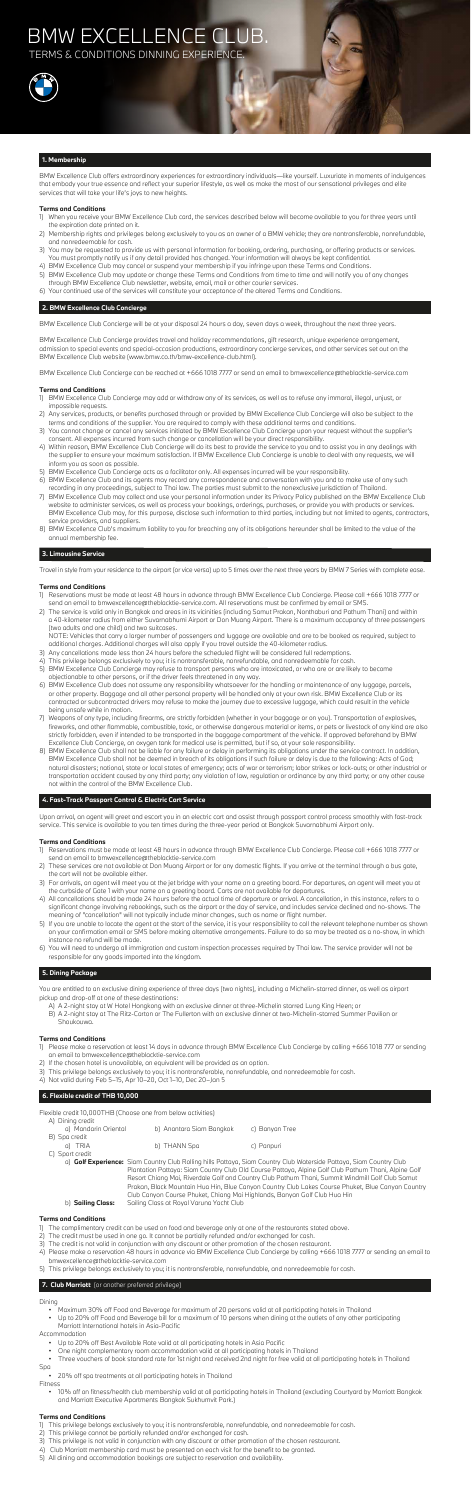## BMW EXCELLENCE CL **TERMS & CONDITIONS DINNING EXPERIENC**



### **1. การเปนสมาชิก**

BMW Excellence Club มอบประสบการณสุดพิเศษใหคนพิเศษเชนคุณ เพลิดเพลินกับประสบการณพิเศษที่ตอบสนองตัวตนและไลฟสไตลในแบบที่คุณเปน พรอมสิทธิประโยชน และบริการสุดเอ็กซคลูซีฟที่จะทำใหคุณสนุกกับการใชชีวิตขึ้นไปอีกระดับ

### **ขอกำหนดและเงื่อนไข**

- 1) เมื่อได้รับบัตรสมาชิก BMW Excellence Club แล้ว คุณสามารถรับบริการเหล่านี้เป็นเวลาสามปี จนถึงวันหมดอายุตามที่ระบุไว้บนบัตร
- 2) สิทธิและสิทธิประโยชนสำหรับสมาชิกเปนของเจาของรถยนต BMW เทานั้น ไมสามารถโอน ชำระคืน หรือแลกเปนเงินสด
- 3) คุณอาจต้องแจ้งข้อมูลส่วนตัวแก่ BMW Excellence Club เพื่อใช้ในการจอง สั่งซื้อ ชำระเงิน หรือนำเสนอสินค้าและบริการ และแจ้งให้เราทราบหากมีการเปลี่ยนแปลงข้อมูล ดังกลาว ทั้งนี้ขอมูลตางๆ จะถูกเก็บรักษาเปนความลับ
- 4) BMW Excellence Club ขอสงวนสิทธิ์ในการเพิกถอนหรือระงับการเปนสมาชิกของผูถือบัตร หากมีการละเมิดขอกำหนดและเงื่อนไข
- 5) BMW Excellence Club ขอสงวนสิทธิ์ในการเปลี่ยนแปลงและเพิ่มเติมข้อกำหนดและเงื่อนไขเป็นครั้งคราวตามสมควร โดยจะมีการแจ้งถึงสิ่งที่เปลี่ยนแปลงทางจดหมายข่าว จาก BMW Excellence Club เว็บไซต อีเมล จดหมาย หรือชองทางสื่อสารอื่นๆ
- 6) การใชบริการของผูถือบัตรแสดงถึงการยอมรับขอกำหนดและเงื่อนไขที่ถูกเปลี่ยนแปลง

BMW Excellence Club Concierge ให้บริการแนะนำการเดินทางและวันหยุดพักผ่อนของคณ จัดหาของกำนัล ประสบการณ์แปลกใหม่ บัตรเข้าร่วมกิจกรรมและรายการใน โอกาสพิเศษตางๆ และบริการอื่นๆ ใหคุณตามที่ระบุไวในเว็บไซต BMW Excellence Club (www.bmw.co.th/bmw-excellence-club.html)

## **2. BMW Excellence Club Concierge**

BMW Excellence Club Concierge พรอมใหบริการคุณ 24 ชั่วโมง ไมมีวันหยุดตลอดระยะเวลา 3 ป

เพียงคุณติดตอ BMW Excellence Club Concierge หมายเลข +666 1018 7777 และอีเมล bmwexcellence@theblacktie-service.com

#### **ขอกำหนดและเงื่อนไข**

- 1) BMW Excellence Club Concierge ขอสงวนสิทธิ์ในการเพิ่มเติมหรือยกเลิกบริการใดๆ ตลอดจนปฏิเสธคำขอที่ขัดตอศีลธรรม กฎหมาย หรือไมอยูในวิสัยที่ปฏิบัติไดจริง
- 2) บริการ สินค้า และสิทธิประโยชน์ที่จัดหาโดยหรือชำระเงินผ่าน BMW Excellence Club Concierge อยู่ภายใต้ข้อกำหนดและเงื่อนไขของผู้ให้บริการ ซึ่งคุณจำเป็นต้องปฏิบัติ ตามขอกำหนดและเงื่อนไขเพิ่มเติมเหลานี้ดวย
- 3) คุณไม่สามารถเปลี่ยนแปลงหรือยกเลิกบริการต่าง ๆ ที่แจ้งความจำนงผ่าน BMW Excellence Club Concierge ได้ โดยไม่ได้รับความยินยอมจากผู้ให้บริการ และต้อง เปนผูรับผิดชอบคาใชจายที่เกิดจากการเปลี่ยนแปลงหรือยกเลิกดังกลาวทั้งหมด
- 4) BMW Excellence Club Concierge จะพยายามใหบริการและชวยเหลือคุณในการติดตอกับผูใหบริการอยางเต็มความสามารถตามความเหมาะสม เพื่อรับประกัน ความพึงพอใจสูงสุด หาก BMW Excellence Club Concierge ไมสามารถทำตามคำขอใด จะมีการแจงใหคุณทราบโดยเร็วที่สุด
- 5) BMW Excellence Club Concierge ทำหน้าที่เป็นผู้ประสานงานการให้บริการเท่านั้น คุณจะต้องรับผิดชอบค่าใช้จ่ายต่าง ๆ ด้วยตัวเอง
- 6) BMW Excellence Club และตัวแทนขอสงวนสิทธิ์ในการบันทึกการโตตอบและสนทนากับคุณ และนำบันทึกดังกลาวไปใชในการดำเนินการใดๆ ตามกฎหมายแหง ราชอาณาจักรไทย โดยคุณต้องยอมตนผูกพันในเขตอำนาจแห่งศาลไทย ซึ่งมิใช่ศาลที่มีเขตอำนาจแต่เพียงผู้เดียว
- 7) BMW Excellence Club ขอสงวนสิทธิ์ในการจัดเก็บและใช้ข้อมูลส่วนตัวของคุณภายใต้นโยบายความเป็นส่วนตัวที่ได้เผยแพร่ทางเว็บไซต์ของ BMW Excellence Club เพื่อบริหารจัดการการใหบริการ ตลอดจนดำเนินการจอง สั่งซื้อ ซื้อ หรือจัดหาผลิตภัณฑและบริการตางๆ BMW Excellence Club ขอสงวนสิทธิ์ในการเปดเผยขอมูล ้ดังกล่าวแก่บุคคลที่สาม ซึ่งรวมถึงแต่ไม่จำกัดเพียงตัวแทน ผู้รับเหมา ผู้ให้บริการ และผู้ค้า เพื่อจุดประสงค์ข้างต้น
- 8) ภาระความรับผิดสูงสุดของ BMW Excellence Club ตอสมาชิกตอการละเมิดขอผูกพันใดๆ ดังตอไปนี้จะมีมูลคาไมเกินคาสมัครสมาชิกรายป

วแทนของเราจะมารอพบคุณเมื่อมาถึงสนามบินและพาคุณขึ้นรถกอล์ฟไฟฟ้าโดยไม่ต้องเข้าคิวที่จุดตรวจหนังสือเดินทาง บริการนี้สามารถใช้ได้ 5 ครั้งในระย<br>-ที่สนามบินสุวรรณภูมิเทานั้น

- 1) กรุณาจองลวงหนาอยางนอย 48 ชั่วโมง ผานทาง BMW Excellence Club Concierge โดยโทร +666 1018 7777 หรือสงอีเมลมาที่ bmwexcellence@theblacktie-service.com
- 2) บริการนี้ไม่สามารถใช้ได้ที่สนามบินดอนเมืองหรือใช้กับเที่ยวบินในประเทศ ทั้งนี้ หากคุณเดินทางเข้าอาคารสนามบินทางประตูสำหรับรถรับ-ส่ง จะไม่มีรถกอล์ฟจัดเตรียมไว้ให้
- 3) สำหรับผู้โดยสารขาเข้า ตัวแทนจะถือป้ายที่มีชื่อของคุณมารอพบที่สะพานเทียบเครื่องบิน ส่วนผู้โดยสารขาออก ตัวแทนจะถือป้ายชื่อมารอพบบริเวณทางเดินเท้า ประตู 1 ทั้งนี้ไมมีบริการรถกอลฟสำหรับผูโดยสารขาออก
- 4) การยกเลิกทุกกรณีต้องกระทำในระยะเวลาไม่ต่ำกว่า 24 ชั่วโมงก่อนเครื่องบินขึ้นหรือลงจอด โดยการยกเลิกในที่นี้หมายถึงการเปลี่ยนแปลงรายละเอียดสำคัญที่ทำให้ต้อง มีการจองใหม่ เช่น เปลี่ยนสนามบิน หรือเลื่อนวันที่จะรับบริการ และรวมถึงการปฏิเสธการรับบริการทั้งบริการ ทั้งนี้ ความหมายของ "การยกเลิก" มักไม่รวมถึงการ เปลี่ยนแปลงรายละเอียดปลีกยอยเชนชื่อหรือหมายเลขเที่ยวบิน
- 5) หากหาตัวแทนไม่พบก่อนได้รับบริการ คุณต้องติดต่อหมายเลขโทรศัพท์ที่ระบุไว้ในอีเมลหรือ SMS ยืนยันการจอง ก่อนจะเปลี่ยนไปใช้บริการอื่น การไม่ติดต่อหมายเลข ดังกลาวอาจถือเปนการไมมารับบริการ ซึ่งจะทำใหคุณไมไดรับเงินคืน
- 6) คุณตองผานกระบวนการตรวจสอบของสำนักงานตรวจคนเขาเมืองและศุลกากรตามกฎหมายแหงราชอาณาจักรไทย ทั้งนี้ผูใหบริการไมมีหนาที่รับผิดชอบตอ ้สินค้าใด ๆ ที่นำเข้าสู่ราชอาณาจักร

## **3. บริการรับ-สงสนามบิน**

เดินทางไป-กลับที่พักและสนามบินอย่างมีระดับและสะดวกสบายได้บ่อยถึง 5 ครั้งตลอด 3 ปีด้วยรถยนต์บีเอ็มดับเบิลยูซีรีส์ 7

#### **ขอกำหนดและเงื่อนไข**

- 1) กรุณาจองลวงหนาอยางนอย 48 ชั่วโมงผานทาง BMW Excellence Club Concierge โดยโทร +666 1018 7777 หรือสงอีเมลมาที่ bmwexcellence@theblacktie-service.com ทั้งนี้การจองตองไดรับการยืนยันทางอีเมลหรือ SMS
- 2) รถรับ-สงสนามบินใหบริการเฉพาะในกรุงเทพฯ และปริมณฑลเทานั้น (ไดแก สมุทรปราการ, นนทบุรี และปทุมธานี) โดยระยะทางจะตองไมเกิน 40 กิโลเมตร จากสนามบินสุวรรณภูมิหรือสนามบินดอนเมือง ทั้งนี้จะตองมีจำนวนผูโดยสารไมเกิน 3 คน (ผูใหญ 2 คน เด็ก 1 คน) และกระเปาเดินทางไมเกิน 2 ใบ หมายเหตุ: หากต้องการรถที่รองรับผู้โดยสารและสัมภาระมากขึ้น สามารถทำการจองได้โดยมีค่าใช้จ่ายเพิ่มเติม เช่นเดียวกับการเดินทางเป็นระยะทางไกลกว่า 40 กิโลเมตร
- 3) การขอยกเลิกบริการภายในเวลาน้อยกว่า 24 ชั่วโมงก่อนเที่ยวบินไม่ว่ากรณีใดจะถือว่าสมาชิกได้ใช้สิทธิ์ไปแล้ว
- 4) สิทธิพิเศษนี้สามารถใชบริการไดเฉพาะคุณเทานั้น ไมสามารถโอน ชำระคืน หรือแลกเปนเงินสด
- 5) BMW Excellence Club Concierge ขอสงวนสิทธิ์ปฏิเสธการรับผู้โดยสารที่อยู่ในอาการมึนเมา หรือเป็นที่ไม่พึงประสงค์ของผู้อื่น หรือหากพนักงานขับรถรู้สึก ไมปลอดภัยไมวาทางใดก็ตาม
- 6) BMW Excellence Club ไมมีหนาที่รับผิดชอบใดๆ ในการจัดการหรือดูแลรักษาสัมภาระ หีบหอ หรือทรัพยสินอื่น คุณจะตองรับผิดชอบความเสี่ยงในการจัดการสัมภาระ และทรัพย์สินส่วนตัวอื่น ๆ ด้วยตัวเอง โดย BMW Excellence Club หรือพนักงานขับรถที่รับจ้างหรือรับจ้างช่วงมาสามารถปฏิเสธการเดินทางในกรณีที่มีสัมภาระ มากเกินไป ซึ่งอาจสงผลใหเกิดความไมปลอดภัยในขณะขับขี่
- 7) ห้ามนำอาวุธทุกประเภท รวมทั้งอาวุธปืน ขึ้นรถโดยเด็ดขาด (ไม่ว่าจะอยู่กับสัมภาระหรือพกติดตัว) การเคลื่อนย้ายวัตถุระเบิด ดอกไม้ไฟและวัตถุไวไฟ ติดไฟ มีพิษ วัสดุ หรือวัตถุที่เป็นอันตรายอื่น ๆ หรือสัตว์เลี้ยงหรือปศุสัตว์ทุกประเภทเป็นสิ่งต้องห้ามโดยเด็ดขาดแม้ว่าจะขนย้ายในช่องเก็บสัมภาระก็ตาม หากได้รับการยินยอมล่วงหน้า จาก BMW Excellence Club Concierge คุณสามารถนำถังออกซิเจนสำหรับผูปวยขึ้นรถไดโดยตองเปนผูรับผิดชอบเอง
- 8) BMW Excellence Club จะไมรับผิดชอบความลมเหลวหรือลาชาใดๆ จากการปฏิบัติตามขอผูกพันในสัญญา นอกจากนี้ ไมถือวา BMW Excellence Club ละเมิดขอผูกพัน หากความล้มเหลวหรือล่าช้าดังกล่าวเกิดจากปัจจัยต่อไปนี้ อันได้แก่ เหตุสุดวิสัย ภัยธรรมชาติ ภาวะฉุกเฉินระดับชาติ จังหวัด หรือท้องถิ่น สงครามหรือการก่อการร้าย การนัดหยุดงานหรือปดกิจการชั่วคราว หรืออุบัติเหตุอื่นๆ ในอุตสาหกรรมหรือการคมนาคมที่เกิดจากบุคคลที่สาม การละเมิดกฎหมาย ระเบียบขอบังคับ หรือกฤษฎีกาใดๆ โดยบุคคลที่สาม หรือสาเหตุอื่นที่อยูนอกการควบคุมของ BMW Excellence Club

## **4. ชองทางพิเศษผานจุดตรวจหนังสือเดินทางและบริการรถกอลฟไฟฟา**

## **ขอกำหนดและเงื่อนไข**

## **5. แพ็กเกจรับประทานอาหาร**

รับสิทธิ์สัมผัสประสบการณมื้ออาหารสุดพิเศษที่ฮองกงหรือสิงคโปร ดวยมื้ออาหารเย็นที่ภัตตาคารระดับมิชลินสตาร พรอมที่พักเปนเวลา 3 วัน 2 คืน รวมทั้งบริการรับ-สงระหวางสนามบินและโรงแรมในตัวเลือกตอไปนี้

- A) หองพัก 2 คืนที่ดับบลิวโฮเทล ฮองกง (W Hotel Hong Kong) พรอมมื้อเย็นสุดพิเศษที่ภัตตาคารสามดาวมิชลินอยางหลงเกงฮี้น (Lung King Heen) หรือ
- B) หองพัก 2 คืนที่เดอะริตซ-คารลตัน (The Ritz-Carlton) หรือ เดอะฟูลเลอรตัน (The Fullerton) พรอมมื้อเย็นสุดพิเศษที่ภัตตาคารสองดาวมิชลินอยาง ซัมเมอรพาวิลเลียน (Summer Pavilion) หรือ โชโกวะ (Shoukouwa)

## **ขอกำหนดและเงื่อนไข**

- 1) กรุณาจองลวงหนาอยางนอย 14 วัน ผานทาง BMW Excellence Club Concierge โดยโทร +666 1018 7777 หรือสงอีเมลมาที่ bmwexcellence@theblacktie-service.com
- 2) หากโรงแรมที่เลือกไม่สามารถให้บริการได้ จะมีโรงแรมเทียบเท่าเสนอให้เป็นทางเลือก
- 3) สิทธิพิเศษสำหรับคุณเทานั้น ไมสามารถโอน ชำระคืน หรือแลกเปนเงินสด
- 4) งดใหบริการระหวางวันที่ 5–15 กุมภาพันธ, 10–20 เมษายน, 1–10 ตุลาคม, 20 ธันวาคม–5 มกราคม

## **6. เครดิตสำหรับกิจกรรมสุดโปรด**

เครดิตสำหรับกิจกรรมสุดโปรดมูลคา 10,000 บาท (เลือก 1 กิจกรรมจากรายการตอไปนี้)

A) เครดิตรับประทานอาหาร

| ิ a) โรงแรมแมนดาริน โอเรียนเต็ล      b) โรงแรมอนันตรา สยาม กรุงเทพฯ     c)  โรงแรมบันยันทรี |            |             |
|---------------------------------------------------------------------------------------------|------------|-------------|
| B) เครดิตสปา                                                                                |            |             |
| a) ตรัยฌา                                                                                   | b) ธัญ สปา | c) ปัญญ์ปริ |

C) เครดิตกีฬา

 a) **ประสบการณตีกอลฟ:** Siam Country Club Rolling hills Pattaya, Siam Country Club Waterside Pattaya, Siam Country Club Plantation Pattaya: Siam Country Club Old Course Pattay, Alpine Golf Club Pathum Thani, Alpine Golf Resort chiang mai , Riverdale Golf and Country Club Pathum Thani, Summit Windmill Golf Club Samut Prakan, Black Mountain Hua Hin, Blue Canyon Country Club Lakes course Phuket, Blue Canyon Country Club canyon course Phuket, Chiang Mai Highlands , Banyan Golf Club Hua Hin

b) **เรียนแลนเรือใบที่สโมสรราชวรุณในพระบรมราชูปถัมภ:** Sailing class at Royal Varuna Yacht Club

## **ขอกำหนดและเงื่อนไข**

- 1) เครดิตดังกลาวใชไดกับอาหารและเครื่องดื่มในภัตตาคารตามที่ระบุดานบนเทานั้น
- 2) เครดิตใชไดครั้งเดียวเทานั้น ไมสามารถขอคืนเงินบางสวนหรือแลกเปนเงินสด
- 3) ไม่สามารถใช้ร่วมกับรายการลดราคาหรือส่งเสริมการขายในภัตตาคารที่เลือก
- $4$ ) กรุณาจองล่วงหน้าเป็นเวลา  $48$  ชั่วโมงผ่านทาง BMW Excellence Club Concierge โดยโทร +666 1018 7777 หรือส่งอีเมลมาที่ bmwexcellence@theblacktie-service.com
- 5) สิทธิพิเศษสำหรับคุณเทานั้น ไมสามารถโอน ชำระคืน หรือแลกเปนเงินสด

## **7. รับสิทธิ์เปนสมาชิก Club Marriott** (หรือเลือกรับสิทธิประโยชนอื่นทดแทน)

อาหารและเครื่องดื่ม

• สวนลด 30% คาอาหารและเครื่องดื่มสำหรับโรงแรมในกรุงเทพฯ

 • รับสวนลดสูงสุด 20% สําหรับคาอาหารและเครื่องดื่ม ใชสวนลดไดสูงสุด 10 ทานตอครั้งที่รานอาหารของโรงแรมในประเทศไทยและในภูมิภาคเอเชียแปซิฟค หองพัก

- สวนลด 20% จากอัตราคาหองที่ดีที่สุดในวันนั้นๆ (Best Available Rate BAR) สามารถใชไดกับโรงแรมและรีสอรทในแถบเอเชียแปซิฟค
- บัตรกำนัลหองพักฟรี 1 คืนที่โรงแรมในประเทศไทย
- บัตรกำนัลหองพักฟรีคืนที่ 2 เมื่อพักคืนแรกในราคามาตรฐานของโรงแรมที่เขารวมในประเทศไทย

สปา

• สวนลด 20% สำหรับใชบริการสปา ณ โรงแรมที่เขารวมในประเทศไทย

ฟตเนส

• สวนลด 10% สำหรับการสมัครสมาชิกฟตเนสรายป

- 1) สิทธิพิเศษนี้สำหรับคุณเทานั้น ไมสามารถโอน ชำระคืน หรือแลกเปนเงินสดได
- 2) สิทธิพิเศษนี้ไมสามารถชำระคืนหรือแลกเปลี่ยนบางสวนเปนเงินสดได
- 3) สิทธิพิเศษนี้ไม่สามารถใช้ร่วมกับส่วนลดหรือรายการส่งเสริมการขายอื่นของภัตตาคาร
- 4) กรุณาแสดงบัตรสมาชิก Club Marriott ทุกครั้งที่มาเข้ารับบริการเพื่อใช้สิทธิประโยชน์ของสมาชิก
- 5) การจองหองอาหารและที่พักขึ้นอยูกับจำนวนที่นั่งและหองพักที่ใหบริการได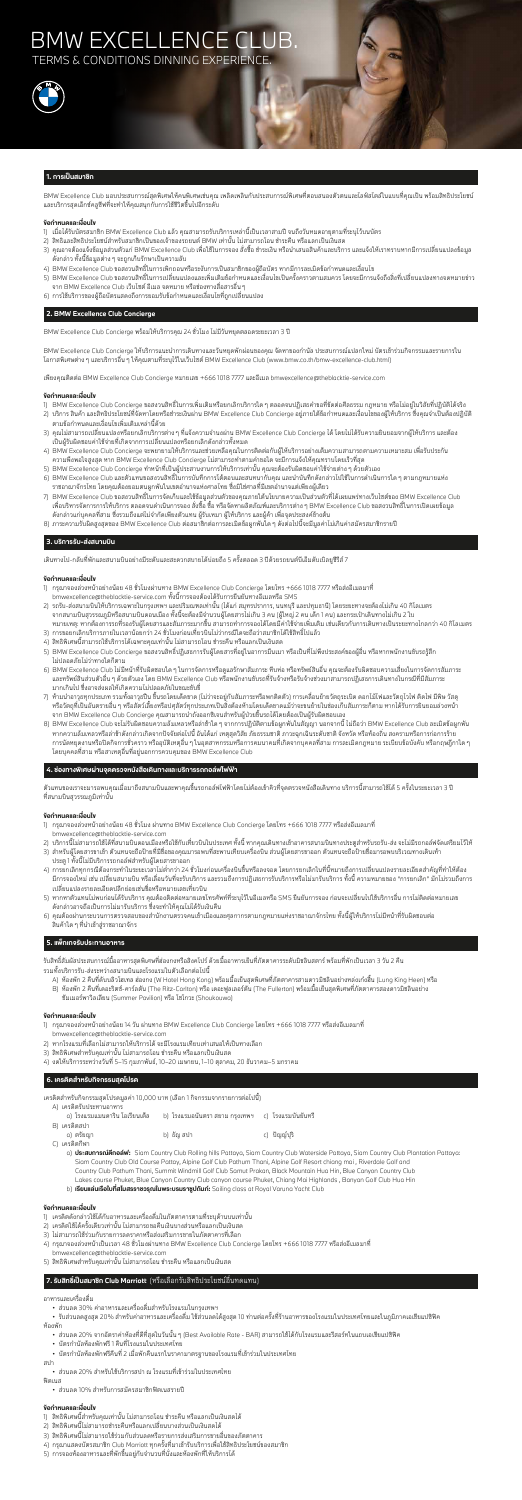## BMW EXCELLENCE CL **TERMS & CONDITIONS WELLNESS EXPERIENCE**





## **1. Membership**

BMW Excellence Club offers extraordinary experiences for extraordinary individuals—like yourself. Luxuriate in moments of indulgences that embody your true essence and reflect your superior lifestyle, as well as make the most of our sensational privileges and elite services that will take your life's joys to new heights.

## **Terms and Conditions**

- 1) When you receive your BMW Excellence Club card, the services described below will become available to you for three years until the expiration date printed on it.
- 2) Membership rights and privileges belong exclusively to you as an owner of a BMW vehicle; they are nontransferable, nonrefundable, and nonredeemable for cash.
- 3) You may be requested to provide us with personal information for booking, ordering, purchasing, or offering products or services. You must promptly notify us if any detail provided has changed. Your information will always be kept confidential.
- 4) BMW Excellence Club may cancel or suspend your membership if you infringe upon these Terms and Conditions.
- 5) BMW Excellence Club may update or change these Terms and Conditions from time to time and will notify you of any changes through BMW Excellence Club newsletter, website, email, mail or other courier services.
- 6) Your continued use of the services will constitute your acceptance of the altered Terms and Conditions.

## **2. BMW Excellence Club Concierge**

BMW Excellence Club Concierge will be at your disposal 24 hours a day, seven days a week, throughout the next three years.

BMW Excellence Club Concierge provides travel and holiday recommendations, gift research, unique experience arrangement, admission to special events and special-occasion productions, extraordinary concierge services, and other services set out on the BMW Excellence Club website (www.bmw.co.th/bmw-excellence-club.html).

BMW Excellence Club Concierge can be reached at +666 1018 7777 or send an email to bmwexcellence@theblacktie-service.com

## **Terms and Conditions**

- 1) BMW Excellence Club Concierge may add or withdraw any of its services, as well as to refuse any immoral, illegal, unjust, or impossible requests.
- 2) Any services, products, or benefits purchased through or provided by BMW Excellence Club Concierge will also be subject to the terms and conditions of the supplier. You are required to comply with these additional terms and conditions.
- 3) You cannot change or cancel any services initiated by BMW Excellence Club Concierge upon your request without the supplier's consent. All expenses incurred from such change or cancellation will be your direct responsibility.
- 4) Within reason, BMW Excellence Club Concierge will do its best to provide the service to you and to assist you in any dealings with the supplier to ensure your maximum satisfaction. If BMW Excellence Club Concierge is unable to deal with any requests, we will inform you as soon as possible.
- 5) BMW Excellence Club Concierge acts as a facilitator only. All expenses incurred will be your responsibility.
- 6) BMW Excellence Club and its agents may record any correspondence and conversation with you and to make use of any such recording in any proceedings, subject to Thai law. The parties must submit to the nonexclusive jurisdiction of Thailand.
- 7) BMW Excellence Club may collect and use your personal information under its Privacy Policy published on the BMW Excellence Club website to administer services, as well as process your bookings, orderings, purchases, or provide you with products or services. BMW Excellence Club may, for this purpose, disclose such information to third parties, including but not limited to agents, contractors, service providers, and suppliers.
- 8) BMW Excellence Club's maximum liability to you for breaching any of its obligations hereunder shall be limited to the value of the annual membership fee.

## **3. Limousine Service**

Travel in style from your residence to the airport (or vice versa) up to 5 times over the next three years by BMW 7 Series with complete ease.

## **Terms and Conditions**

- 1) Reservations must be made at least 48 hours in advance through BMW Excellence Club Concierge. Please call +666 1018 7777 or send an email to bmwexcellence@theblacktie-service.com. All reservations must be confirmed by email or SMS.
- 2) The service is valid only in Bangkok and areas in its vicinities (including Samut Prakan, Nonthaburi and Pathum Thani) and within a 40-kilometer radius from either Suvarnabhumi Airport or Don Muang Airport. There is a maximum occupancy of three passengers (two adults and one child) and two suitcases.

 NOTE: Vehicles that carry a larger number of passengers and luggage are available and are to be booked as required, subject to additional charges. Additional charges will also apply if you travel outside the 40-kilometer radius.

- 3) Any cancellations made less than 24 hours before the scheduled flight will be considered full redemptions.
- 4) This privilege belongs exclusively to you; it is nontransferable, nonrefundable, and nonredeemable for cash.
- 5) BMW Excellence Club Concierge may refuse to transport persons who are intoxicated, or who are or are likely to become objectionable to other persons, or if the driver feels threatened in any way.
- 6) BMW Excellence Club does not assume any responsibility whatsoever for the handling or maintenance of any luggage, parcels, or other property. Baggage and all other personal property will be handled only at your own risk. BMW Excellence Club or its contracted or subcontracted drivers may refuse to make the journey due to excessive luggage, which could result in the vehicle being unsafe while in motion. 7) Weapons of any type, including firearms, are strictly forbidden (whether in your baggage or on you). Transportation of explosives, fireworks, and other flammable, combustible, toxic, or otherwise dangerous material or items, or pets or livestock of any kind are also strictly forbidden, even if intended to be transported in the baggage compartment of the vehicle. If approved beforehand by BMW Excellence Club Concierge, an oxygen tank for medical use is permitted, but if so, at your sole responsibility. 8) BMW Excellence Club shall not be liable for any failure or delay in performing its obligations under the service contract. In addition, BMW Excellence Club shall not be deemed in breach of its obligations if such failure or delay is due to the following: Acts of God; natural disasters; national, state or local states of emergency; acts of war or terrorism; labor strikes or lock-outs; or other industrial or transportation accident caused by any third party; any violation of law, regulation or ordinance by any third party; or any other cause not within the control of the BMW Excellence Club.

## **4. Fast-Track Passport Control & Electric Cart Service**

Upon arrival, an agent will greet and escort you in an electric cart and assist through passport control process smoothly with fast-track service. This service is available to you ten times during the three-year period at Bangkok Suvarnabhumi Airport only.

## **Terms and Conditions**

- 1) Reservations must be made at least 48 hours in advance through BMW Excellence Club Concierge. Please call +666 1018 7777 or send an email to bmwexcellence@theblacktie-service.com
- 2) These services are not available at Don Muang Airport or for any domestic flights. If you arrive at the terminal through a bus gate, the cart will not be available either.
- 3) For arrivals, an agent will meet you at the jet bridge with your name on a greeting board. For departures, an agent will meet you at the curbside of Gate 1 with your name on a greeting board. Carts are not available for departures.
- 4) All cancellations should be made 24 hours before the actual time of departure or arrival. A cancellation, in this instance, refers to a significant change involving rebookings, such as the airport or the day of service, and includes service declined and no-shows. The meaning of "cancellation" will not typically include minor changes, such as name or flight number.
- 5) If you are unable to locate the agent at the start of the service, it is your responsibility to call the relevant telephone number as shown on your confirmation email or SMS before making alternative arrangements. Failure to do so may be treated as a no-show, in which instance no refund will be made.
- 6) You will need to undergo all immigration and custom inspection processes required by Thai law. The service provider will not be responsible for any goods imported into the kingdom.

## **5. Wellness Package**

Indulge in three days and two nights of pure bliss at a luxury spa retreat with a full-day wellness and spa package by selecting one of the three destinations:

- A) Samui Wellness Package: Conrad or Cape Fahn
- B) Hua Hin Wellness Package: Club InterContinental with an exclusive afternoon tea set
- C) Ayuthaya Wellness Package: THANN Wellness Resort with your very own private space

## **Terms and Conditions**

- 1) Please make a reservation at least 14 days in advance through BMW Excellence Club Concierge by calling +666 1018 777 or sending an email to bmwexcellence@theblacktie-service.com
- 2) If the chosen hotel is unavailable, an equivalent will be provided as an option.
- 3) This privilege belongs exclusively to you; it is nontransferable, nonrefundable, and nonredeemable for cash.
- 4) Not valid during Feb 5–15, Apr 10–20, Oct 1–10, Dec 20–Jan 5

## **6. Flexible credit of THB 10,000**

Flexible credit 10,000THB (Choose one from below activities)

| A) Dining credit     |                                     |                |
|----------------------|-------------------------------------|----------------|
| a) Mandarin Oriental | b) Anantara Siam Bangkok            | c) Banyan Tree |
| B) Spa credit        |                                     |                |
| a) TRIA              | b) THANN Spa                        | c) Panpuri     |
| C) Sport credit      |                                     |                |
|                      | the contract of the contract of the |                |

 a) **Golf Experience:** Siam Country Club Rolling hills Pattaya, Siam Country Club Waterside Pattaya, Siam Country Club Plantation Pattaya: Siam Country Club Old Course Pattaya, Alpine Golf Club Pathum Thani, Alpine Golf Resort Chiang Mai, Riverdale Golf and Country Club Pathum Thani, Summit Windmill Golf Club Samut Prakan, Black Mountain Hua Hin, Blue Canyon Country Club Lakes Course Phuket, Blue Canyon Country Club Canyon Course Phuket, Chiang Mai Highlands, Banyan Golf Club Hua Hin b) **Sailing Class:** Sailing Class at Royal Varuna Yacht Club

## **Terms and Conditions**

- 1) The complimentary credit can be used on food and beverage only at one of the restaurants stated above.
- 2) The credit must be used in one go. It cannot be partially refunded and/or exchanged for cash.
- 3) The credit is not valid in conjunction with any discount or other promotion of the chosen restaurant.
- 4) Please make a reservation 48 hours in advance via BMW Excellence Club Concierge by calling +666 1018 7777 or sending an email to bmwexcellence@theblacktie-service.com
- 5) This privilege belongs exclusively to you; it is nontransferable, nonrefundable, and nonredeemable for cash.

## **7. Club Marriott** (or another preferred privilege)

## Dining

- Maximum 30% off Food and Beverage for maximum of 20 persons valid at all participating hotels in Thailand
- Up to 20% off Food and Beverage bill for a maximum of 10 persons when dining at the outlets of any other participating Marriott International hotels in Asia-Pacific

Accommodation

- Up to 20% off Best Available Rate valid at all participating hotels in Asia Pacific
- One night complementary room accommodation valid at all participating hotels in Thailand
- Three vouchers of book standard rate for 1st night and received 2nd night for free valid at all participating hotels in Thailand
- Spa
- 20% off spa treatments at all participating hotels in Thailand
- Fitness • 10% off on fitness/health club membership valid at all participating hotels in Thailand (excluding Courtyard by Marriott Bangkok and Marriott Executive Apartments Bangkok Sukhumvit Park.)

## **Terms and Conditions**

1) This privilege belongs exclusively to you; it is nontransferable, nonrefundable, and nonredeemable for cash. 2) This privilege cannot be partially refunded and/or exchanged for cash. 3) This privilege is not valid in conjunction with any discount or other promotion of the chosen restaurant. 4) Club Marriott membership card must be presented on each visit for the benefit to be granted. 5) All dining and accommodation bookings are subject to reservation and availability.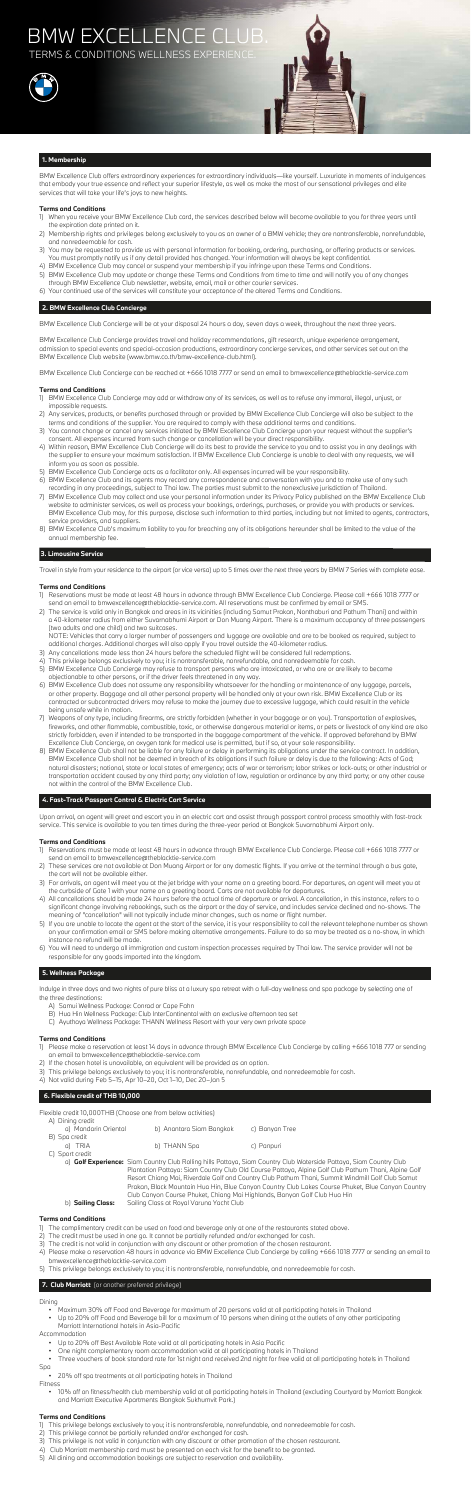## BMW EXCELLENCE C **TERMS & CONDITIONS WELLNESS EXPERIENC**





BMW Excellence Club มอบประสบการณสุดพิเศษใหคนพิเศษเชนคุณ เพลิดเพลินกับประสบการณพิเศษที่ตอบสนองตัวตนและไลฟสไตลในแบบที่คุณเปน พรอมสิทธิประโยชน และบริการสุดเอ็กซคลูซีฟที่จะทำใหคุณสนุกกับการใชชีวิตขึ้นไปอีกระดับ

### **ขอกำหนดและเงื่อนไข**

- 1) เมื่อได้รับบัตรสมาชิก BMW Excellence Club แล้ว คุณสามารถรับบริการเหล่านี้เป็นเวลาสามปี จนถึงวันหมดอายุตามที่ระบุไว้บนบัตร
- 2) สิทธิและสิทธิประโยชน์สำหรับสมาชิกเป็นของเจ้าของรถยนต์ BMW เท่านั้น ไม่สามารถโอน ชำระคืน หรือแลกเป็นเงินสด
- 3) คุณอาจต้องแจ้งข้อมูลส่วนตัวแก่ BMW Excellence Club เพื่อใช้ในการจอง สั่งซื้อ ชำระเงิน หรือนำเสนอสินค้าและบริการ และแจ้งให้เราทราบหากมีการเปลี่ยนแปลงข้อมูล ดังกลาว ทั้งนี้ขอมูลตางๆ จะถูกเก็บรักษาเปนความลับ
- 4) BMW Excellence Club ขอสงวนสิทธิ์ในการเพิกถอนหรือระงับการเปนสมาชิกของผูถือบัตร หากมีการละเมิดขอกำหนดและเงื่อนไข
- 5) BMW Excellence Club ขอสงวนสิทธิ์ในการเปลี่ยนแปลงและเพิ่มเติมข้อกำหนดและเงื่อนไขเป็นครั้งคราวตามสมควร โดยจะมีการแจ้งถึงสิ่งที่เปลี่ยนแปลงทางจดหมายข่าว จาก BMW Excellence Club เว็บไซต อีเมล จดหมาย หรือชองทางสื่อสารอื่นๆ
- 6) การใชบริการของผูถือบัตรแสดงถึงการยอมรับขอกำหนดและเงื่อนไขที่ถูกเปลี่ยนแปลง

#### **2. BMW Excellence Club Concierge**

BMW Excellence Club Concierge พรอมใหบริการคุณ 24 ชั่วโมง ไมมีวันหยุดตลอดระยะเวลา 3 ป

BMW Excellence Club Concierge ใหบริการแนะนำการเดินทางและวันหยุดพักผอนของคุณ จัดหาของกำนัล ประสบการณแปลกใหม บัตรเขารวมกิจกรรมและรายการใน โอกาสพิเศษตางๆ และบริการอื่นๆ ใหคุณตามที่ระบุไวในเว็บไซต BMW Excellence Club (www.bmw.co.th/bmw-excellence-club.html)

เพียงคุณติดตอ BMW Excellence Club Concierge หมายเลข +666 1018 7777 และอีเมล bmwexcellence@theblacktie-service.com

#### **ขอกำหนดและเงื่อนไข**

- 1) BMW Excellence Club Concierge ขอสงวนสิทธิ์ในการเพิ่มเติมหรือยกเลิกบริการใดๆ ตลอดจนปฏิเสธคำขอที่ขัดตอศีลธรรม กฎหมาย หรือไมอยูในวิสัยที่ปฏิบัติไดจริง
- 2) บริการ สินค้า และสิทธิประโยชน์ที่จัดหาโดยหรือชำระเงินผ่าน BMW Excellence Club Concierge อยู่ภายใต้ข้อกำหนดและเงื่อนไขของผู้ให้บริการ ซึ่งคุณจำเป็นต้องปฏิบัติ ตามขอกำหนดและเงื่อนไขเพิ่มเติมเหลานี้ดวย
- 3) คุณไม่สามารถเปลี่ยนแปลงหรือยกเลิกบริการต่าง ๆ ที่แจ้งความจำนงผ่าน BMW Excellence Club Concierge ได้ โดยไม่ได้รับความยินยอมจากผู้ให้บริการ และต้อง เปนผูรับผิดชอบคาใชจายที่เกิดจากการเปลี่ยนแปลงหรือยกเลิกดังกลาวทั้งหมด
- 4) BMW Excellence Club Concierge จะพยายามใหบริการและชวยเหลือคุณในการติดตอกับผูใหบริการอยางเต็มความสามารถตามความเหมาะสม เพื่อรับประกัน ความพึงพอใจสูงสุด หาก BMW Excellence Club Concierge ไมสามารถทำตามคำขอใด จะมีการแจงใหคุณทราบโดยเร็วที่สุด
- 5) BMW Excellence Club Concierge ทำหน้าที่เป็นผู้ประสานงานการให้บริการเท่านั้น คุณจะต้องรับผิดชอบค่าใช้จ่ายต่าง ๆ ด้วยตัวเอง
- 6) BMW Excellence Club และตัวแทนขอสงวนสิทธิ์ในการบันทึกการโตตอบและสนทนากับคุณ และนำบันทึกดังกลาวไปใชในการดำเนินการใดๆ ตามกฎหมายแหง ราชอาณาจักรไทย โดยคุณต้องยอมตนผูกพันในเขตอำนาจแห่งศาลไทย ซึ่งมิใช่ศาลที่มีเขตอำนาจแต่เพียงผู้เดียว
- 7) BMW Excellence Club ขอสงวนสิทธิ์ในการจัดเก็บและใช้ข้อมูลส่วนตัวของคุณภายใต้นโยบายความเป็นส่วนตัวที่ได้เผยแพร่ทางเว็บไซต์ของ BMW Excellence Club เพื่อบริหารจัดการการใหบริการ ตลอดจนดำเนินการจอง สั่งซื้อ ซื้อ หรือจัดหาผลิตภัณฑและบริการตางๆ BMW Excellence Club ขอสงวนสิทธิ์ในการเปดเผยขอมูล ้ดังกล่าวแก่บุคคลที่สาม ซึ่งรวมถึงแต่ไม่จำกัดเพียงตัวแทน ผู้รับเหมา ผู้ให้บริการ และผู้ค้า เพื่อจุดประสงค์ข้างต้น
- 8) ภาระความรับผิดสูงสุดของ BMW Excellence Club ตอสมาชิกตอการละเมิดขอผูกพันใดๆ ดังตอไปนี้จะมีมูลคาไมเกินคาสมัครสมาชิกรายป

วแทนของเราจะมารอพบคุณเมื่อมาถึงสนามบินและพาคุณขึ้นรถกอล์ฟไฟฟ้าโดยไม่ต้องเข้าคิวที่จุดตรวจหนังสือเดินทาง บริการนี้สามารถใช้ได้ 5 ครั้งในระย ที่สนามบินสุวรรณภูมิเทานั้น

- 1) กรุณาจองลวงหนาอยางนอย 48 ชั่วโมง ผานทาง BMW Excellence Club Concierge โดยโทร +666 1018 7777 หรือสงอีเมลมาที่ bmwexcellence@theblacktie-service.com
- 2) บริการนี้ไม่สามารถใช้ได้ที่สนามบินดอนเมืองหรือใช้กับเที่ยวบินในประเทศ ทั้งนี้ หากคุณเดินทางเข้าอาคารสนามบินทางประตูสำหรับรถรับ-ส่ง จะไม่มีรถกอล์ฟจัดเตรียมไว้ให้
- 3) สำหรับผู้โดยสารขาเข้า ตัวแทนจะถือป้ายที่มีชื่อของคุณมารอพบที่สะพานเทียบเครื่องบิน ส่วนผู้โดยสารขาออก ตัวแทนจะถือป้ายชื่อมารอพบบริเวณทางเดินเท้า ประตู 1 ทั้งนี้ไมมีบริการรถกอลฟสำหรับผูโดยสารขาออก
- 4) การยกเลิกทกกรณีต้องกระทำในระยะเวลาไม่ต่ำกว่า 24 ชั่วโมงก่อนเครื่องบินขึ้นหรือลงจอด โดยการยกเลิกในที่นี้หมายถึงการเปลี่ยนแปลงรายละเอียดสำคัญที่ทำให้ต้อง มีการจองใหม่ เช่น เปลี่ยนสนามบิน หรือเลื่อนวันที่จะรับบริการ และรวมถึงการปฏิเสธการรับบริการขั้นขี้ กรมหมาขิดง "การยกเลิก" มักไม่รวมถึงการ เปลี่ยนแปลงรายละเอียดปลีกยอยเชนชื่อหรือหมายเลขเที่ยวบิน
- 5) หากหาตัวแทนไม่พบก่อนได้รับบริการ คุณต้องติดต่อหมายเลขโทรศัพท์ที่ระบุไว้ในอีเมลหรือ SMS ยืนยันการจอง ก่อนจะเปลี่ยนไปใช้บริการอื่น การไม่ติดต่อหมายเลข ดังกลาวอาจถือเปนการไมมารับบริการ ซึ่งจะทำใหคุณไมไดรับเงินคืน
- 6) คุณตองผานกระบวนการตรวจสอบของสำนักงานตรวจคนเขาเมืองและศุลกากรตามกฎหมายแหงราชอาณาจักรไทย ทั้งนี้ผูใหบริการไมมีหนาที่รับผิดชอบตอ สินค้าใด ๆ ที่นำเข้าส่ราชอาณาจักร

### **3. บริการรับ-สงสนามบิน**

เดินทางไป-กลับที่พักและสนามบินอย่างมีระดับและสะดวกสบายได้บ่อยถึง 5 ครั้งตลอด 3 ปีด้วยรถยนต์บีเอ็มดับเบิลยูซีรีส์ 7

#### **ขอกำหนดและเงื่อนไข**

- 1) กรุณาจองลวงหนาอยางนอย 48 ชั่วโมงผานทาง BMW Excellence Club Concierge โดยโทร +666 1018 7777 หรือสงอีเมลมาที่ bmwexcellence@theblacktie-service.com ทั้งนี้การจองตองไดรับการยืนยันทางอีเมลหรือ SMS
- 2) รถรับ-สงสนามบินใหบริการเฉพาะในกรุงเทพฯ และปริมณฑลเทานั้น (ไดแก สมุทรปราการ, นนทบุรี และปทุมธานี) โดยระยะทางจะตองไมเกิน 40 กิโลเมตร จากสนามบินสุวรรณภูมิหรือสนามบินดอนเมือง ทั้งนี้จะตองมีจำนวนผูโดยสารไมเกิน 3 คน (ผูใหญ 2 คน เด็ก 1 คน) และกระเปาเดินทางไมเกิน 2 ใบ
- หมายเหตุ: หากต้องการรถที่รองรับผู้โดยสารและสัมภาระมากขึ้น สามารถทำการจองได้โดยมีค่าใช้จ่ายเพิ่มเติม เช่นเดียวกับการเดินทางเป็นระยะทางไกลกว่า 40 กิโลเมตร 3) การขอยกเลิกบริการภายในเวลาน้อยกว่า 24 ชั่วโมงก่อนเที่ยวบินไม่ว่ากรณีใดจะถือว่าสมาชิกได้ใช้สิทธิ์ไปแล้ว
- 4) สิทธิพิเศษนี้สามารถใชบริการไดเฉพาะคุณเทานั้น ไมสามารถโอน ชำระคืน หรือแลกเปนเงินสด
- 5) BMW Excellence Club Concierge ขอสงวนสิทธิ์ปฏิเสธการรับผู้โดยสารที่อยู่ในอาการมึนเมา หรือเป็นที่ไม่พึงประสงค์ของผู้อื่น หรือหากพนักงานขับรถรู้สึก ไมปลอดภัยไมวาทางใดก็ตาม
- 6) BMW Excellence Club ไมมีหนาที่รับผิดชอบใดๆ ในการจัดการหรือดูแลรักษาสัมภาระ หีบหอ หรือทรัพยสินอื่น คุณจะตองรับผิดชอบความเสี่ยงในการจัดการสัมภาระ และทรัพย์สินส่วนตัวอื่น ๆ ด้วยตัวเอง โดย BMW Excellence Club หรือพนักงานขับรถที่รับจ้างหรือรับจ้างช่วงมาสามารถปฏิเสธการเดินทางในกรณีที่มีสัมภาระ มากเกินไป ซึ่งอาจสงผลใหเกิดความไมปลอดภัยในขณะขับขี่
- 7) ห้ามนำอาวุธทุกประเภท รวมทั้งอาวุธปืน ขึ้นรถโดยเด็ดขาด (ไม่ว่าจะอยู่กับสัมภาระหรือพกติดตัว) การเคลื่อนย้ายวัตถุระเบิด ดอกไม้ไฟและวัตถุไวไฟ ติดไฟ มีพิษ วัสดุ หรือวัตถุที่เป็นอันตรายอื่น ๆ หรือสัตว์เลี้ยงหรือปศุสัตว์ทุกประเภทเป็นสิ่งต้องห้ามโดยเด็ดขาดแม้ว่าจะขนย้ายในช่องเก็บสัมภาระก็ตาม หากได้รับการยินยอมล่วงหน้า จาก BMW Excellence Club Concierge คุณสามารถนำถังออกซิเจนสำหรับผูปวยขึ้นรถไดโดยตองเปนผูรับผิดชอบเอง
- 8) BMW Excellence Club จะไมรับผิดชอบความลมเหลวหรือลาชาใดๆ จากการปฏิบัติตามขอผูกพันในสัญญา นอกจากนี้ ไมถือวา BMW Excellence Club ละเมิดขอผูกพัน หากความล้มเหลวหรือล่าช้าดังกล่าวเกิดจากปัจจัยต่อไปนี้ อันได้แก่ เหตุสุดวิสัย ภัยธรรมชาติ ภาวะฉุกเฉินระดับชาติ จังหวัด หรือท้องถิ่น สงครามหรือการก่อการร้าย การนัดหยุดงานหรือปดกิจการชั่วคราว หรืออุบัติเหตุอื่นๆ ในอุตสาหกรรมหรือการคมนาคมที่เกิดจากบุคคลที่สาม การละเมิดกฎหมาย ระเบียบขอบังคับ หรือกฤษฎีกาใดๆ โดยบุคคลที่สาม หรือสาเหตุอื่นที่อยูนอกการควบคุมของ BMW Excellence Club

## **4. ชองทางพิเศษผานจุดตรวจหนังสือเดินทางและบริการรถกอลฟไฟฟา**

## **ขอกำหนดและเงื่อนไข**

## **5. แพ็กเกจสุขภาพ**

- ชารจพลังใหเต็มที่ดวยการผอนคลายในสปาสุดหรูกับแพ็กเกจพักผอน 3 วัน 2 คืน พรอมสปาเต็มวัน ณ โรงแรม 1 ใน 3 ตัวเลือกตอไปนี้
	- A) สมุย: โรงแรมคอนราด หรือเคปฟาน
	- B) หัวหิน: คลับอินเตอรคอนติเนนตัล พรอมชุดอาฟเตอรนูนทีสุดพิเศษ
	- C) อยุธยา: โรงแรมธัญ เวลเนส เดสทิเนชั่น พรอมพื้นที่สวนตัวของคุณเอง

## **ขอกำหนดและเงื่อนไข**

- 1) กรุณาจองลวงหนาอยางนอย 14 วัน ผานทาง BMW Excellence Club Concierge โดยโทร +666 1018 7777 หรือสงอีเมลมาที่ bmwexcellence@theblacktie-service.com
- 2) หากโรงแรมที่เลือกไมสามารถใหบริการได จะมีโรงแรมเทียบเทาเสนอใหเปนทางเลือก
- 3) สิทธิพิเศษสำหรับคุณเทานั้น ไมสามารถโอน ชำระคืน หรือแลกเปนเงินสด
- 4) งดใหบริการระหวางวันที่ 5–15 กุมภาพันธ, 10–20 เมษายน, 1–10 ตุลาคม, 20 ธันวาคม–5 มกราคม

## **6. เครดิตสำหรับกิจกรรมสุดโปรด**

เครดิตสำหรับกิจกรรมสุดโปรดมูลคา 10,000 บาท (เลือก 1 กิจกรรมจากรายการตอไปนี้)

| A) เครดิตรับประทานอาหาร         |                                                        |             |
|---------------------------------|--------------------------------------------------------|-------------|
| ิ ด) โรงแรมแมนดาริน โอเรียนเต็ล | b) โรงแรมอนันตรา สยาม กรุงเทพฯ     c)  โรงแรมบันยันทรี |             |
| B) เครดิตสปา<br>a) ตรัยญา       | b) ธัญ สปา                                             | c) ปัญญ์ปริ |
| เครดิตกีฬา<br>C).               |                                                        |             |

- a) **ประสบการณตีกอลฟ:** Siam Country Club Rolling hills Pattaya, Siam Country Club Waterside Pattaya, Siam Country Club Plantation Pattaya: Siam Country Club Old Course Pattaya, Alpine Golf Club Pathum Thani, Alpine Golf Resort Chiang Mai , Riverdale Golf and Country Club Pathum Thani, Summit Windmill Golf Club Samut Prakan, Black Mountain Hua Hin, Blue Canyon Country Club Lakes Course Phuket, Blue Canyon Country Club Canyon Course Phuket, Chiang Mai Highlands , Banyan Golf Club Hua Hin
- b) **เรียนแลนเรือใบที่สโมสรราชวรุณในพระบรมราชูปถัมภ:** Sailing Class at Royal Varuna Yacht Club

### **ขอกำหนดและเงื่อนไข**

- 1) เครดิตดังกลาวใชไดกับอาหารและเครื่องดื่มในภัตตาคารตามที่ระบุดานบนเทานั้น
- 2) เครดิตใชไดครั้งเดียวเทานั้น ไมสามารถขอคืนเงินบางสวนหรือแลกเปนเงินสด
- 3) ไม่สามารถใช้ร่วมกับรายการลดราคาหรือส่งเสริมการขายในภัตตาคารที่เลือก
- 4) กรุณาจองลวงหนาเปนเวลา 48 ชั่วโมงผานทาง BMW Excellence Club Concierge โดยโทร +666 1018 7777 หรือสงอีเมลมาที่ bmwexcellence@theblacktie-service.com
- 5) สิทธิพิเศษสำหรับคุณเทานั้น ไมสามารถโอน ชำระคืน หรือแลกเปนเงินสด

## **7. รับสิทธิ์เปนสมาชิก Club Marriott** (หรือเลือกรับสิทธิประโยชนอื่นทดแทน)

อาหารและเครื่องดื่ม

• สวนลด 30% คาอาหารและเครื่องดื่มสำหรับโรงแรมในกรุงเทพฯ

 • รับสวนลดสูงสุด 20% สําหรับคาอาหารและเครื่องดื่ม ใชสวนลดไดสูงสุด 10 ทานตอครั้งที่รานอาหารของโรงแรมในประเทศไทยและในภูมิภาคเอเชียแปซิฟค หองพัก

- สวนลด 20% จากอัตราคาหองที่ดีที่สุดในวันนั้นๆ (Best Available Rate BAR) สามารถใชไดกับโรงแรมและรีสอรทในแถบเอเชียแปซิฟค
- บัตรกำนัลหองพักฟรี 1 คืนที่โรงแรมในประเทศไทย
- บัตรกำนัลหองพักฟรีคืนที่ 2 เมื่อพักคืนแรกในราคามาตรฐานของโรงแรมที่เขารวมในประเทศไทย

สปา

• สวนลด 20% สำหรับใชบริการสปา ณ โรงแรมที่เขารวมในประเทศไทย

ฟตเนส • สวนลด 10% สำหรับการสมัครสมาชิกฟตเนสรายป

- 1) สิทธิพิเศษนี้สำหรับคุณเทานั้น ไมสามารถโอน ชำระคืน หรือแลกเปนเงินสดได
- 2) สิทธิพิเศษนี้ไม่สามารถชำระคืนหรือแลกเปลี่ยนบางส่วนเป็นเงินสดได้
- 3) สิทธิพิเศษนี้ไม่สามารถใช้ร่วมกับส่วนลดหรือรายการส่งเสริมการขายอื่นของภัตตาคาร
- ้ 4) กรุณาแสดงบัตรสมาชิก Club Marriott ทุกครั้งที่มาเข้ารับบริการเพื่อใช้สิทธิประโยชน์ของสมาชิก
- 5) การจองหองอาหารและที่พักขึ้นอยูกับจำนวนที่นั่งและหองพักที่ใหบริการได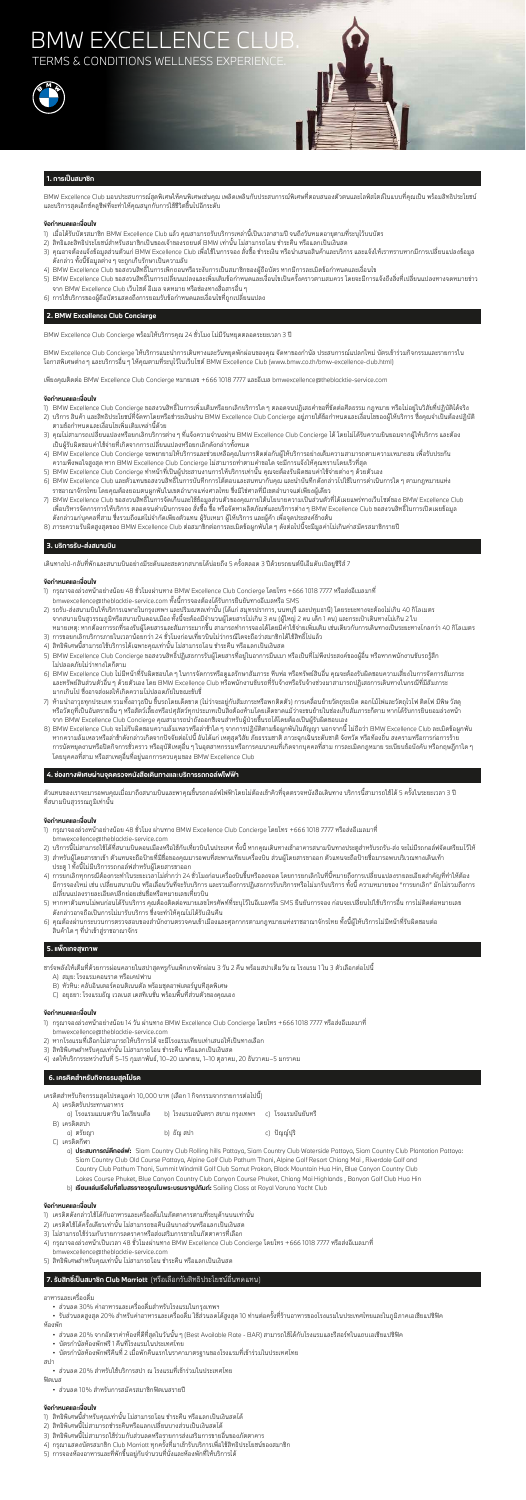BMW Excellence Club offers extraordinary experiences for extraordinary individuals—like yourself. Luxuriate in moments of indulgences that embody your true essence and reflect your superior lifestyle, as well as make the most of our sensational privileges and elite services that will take your life's joys to new heights.

## **Terms and Conditions**

- 1) When you receive your BMW Excellence Club card, the services described below will become available to you for three years until the expiration date printed on it.
- 2) Membership rights and privileges belong exclusively to you as an owner of a BMW vehicle; they are nontransferable, nonrefundable, and nonredeemable for cash.
- 3) You may be requested to provide us with personal information for booking, ordering, purchasing, or offering products or services. You must promptly notify us if any detail provided has changed. Your information will always be kept confidential.
- 4) BMW Excellence Club may cancel or suspend your membership if you infringe upon these Terms and Conditions.
- 5) BMW Excellence Club may update or change these Terms and Conditions from time to time and will notify you of any changes through BMW Excellence Club newsletter, website, email, mail or other courier services.
- 6) Your continued use of the services will constitute your acceptance of the altered Terms and Conditions.

## **2. BMW Excellence Club Concierge**

BMW Excellence Club Concierge will be at your disposal 24 hours a day, seven days a week, throughout the next three years.

BMW Excellence Club Concierge provides travel and holiday recommendations, gift research, unique experience arrangement, admission to special events and special-occasion productions, extraordinary concierge services, and other services set out on the BMW Excellence Club website (www.bmw.co.th/bmw-excellence-club.html).

BMW Excellence Club Concierge can be reached at +666 1018 7777 or send an email to bmwexcellence@theblacktie-service.com

## **Terms and Conditions**

- 1) BMW Excellence Club Concierge may add or withdraw any of its services, as well as to refuse any immoral, illegal, unjust, or impossible requests.
- 2) Any services, products, or benefits purchased through or provided by BMW Excellence Club Concierge will also be subject to the terms and conditions of the supplier. You are required to comply with these additional terms and conditions.
- 3) You cannot change or cancel any services initiated by BMW Excellence Club Concierge upon your request without the supplier's consent. All expenses incurred from such change or cancellation will be your direct responsibility.
- 4) Within reason, BMW Excellence Club Concierge will do its best to provide the service to you and to assist you in any dealings with the supplier to ensure your maximum satisfaction. If BMW Excellence Club Concierge is unable to deal with any requests, we will inform you as soon as possible.
- 5) BMW Excellence Club Concierge acts as a facilitator only. All expenses incurred will be your responsibility.
- 6) BMW Excellence Club and its agents may record any correspondence and conversation with you and to make use of any such recording in any proceedings, subject to Thai law. The parties must submit to the nonexclusive jurisdiction of Thailand.
- 7) BMW Excellence Club may collect and use your personal information under its Privacy Policy published on the BMW Excellence Club website to administer services, as well as process your bookings, orderings, purchases, or provide you with products or services. BMW Excellence Club may, for this purpose, disclose such information to third parties, including but not limited to agents, contractors, service providers, and suppliers.
- 8) BMW Excellence Club's maximum liability to you for breaching any of its obligations hereunder shall be limited to the value of the annual membership fee.

## **3. Limousine Service**

Travel in style from your residence to the airport (or vice versa) up to 5 times over the next three years by BMW 7 Series with complete ease.

## **Terms and Conditions**

- 1) Reservations must be made at least 48 hours in advance through BMW Excellence Club Concierge. Please call +666 1018 7777 or send an email to bmwexcellence@theblacktie-service.com. All reservations must be confirmed by email or SMS.
- 2) The service is valid only in Bangkok and areas in its vicinities (including Samut Prakan, Nonthaburi and Pathum Thani) and within a 40-kilometer radius from either Suvarnabhumi Airport or Don Muang Airport. There is a maximum occupancy of three passengers (two adults and one child) and two suitcases.

 NOTE: Vehicles that carry a larger number of passengers and luggage are available and are to be booked as required, subject to additional charges. Additional charges will also apply if you travel outside the 40-kilometer radius.

- 3) Any cancellations made less than 24 hours before the scheduled flight will be considered full redemptions.
- 4) This privilege belongs exclusively to you; it is nontransferable, nonrefundable, and nonredeemable for cash.
- 5) BMW Excellence Club Concierge may refuse to transport persons who are intoxicated, or who are or are likely to become objectionable to other persons, or if the driver feels threatened in any way.
- 6) BMW Excellence Club does not assume any responsibility whatsoever for the handling or maintenance of any luggage, parcels, or other property. Baggage and all other personal property will be handled only at your own risk. BMW Excellence Club or its contracted or subcontracted drivers may refuse to make the journey due to excessive luggage, which could result in the vehicle being unsafe while in motion. 7) Weapons of any type, including firearms, are strictly forbidden (whether in your baggage or on you). Transportation of explosives, fireworks, and other flammable, combustible, toxic, or otherwise dangerous material or items, or pets or livestock of any kind are also strictly forbidden, even if intended to be transported in the baggage compartment of the vehicle. If approved beforehand by BMW Excellence Club Concierge, an oxygen tank for medical use is permitted, but if so, at your sole responsibility. 8) BMW Excellence Club shall not be liable for any failure or delay in performing its obligations under the service contract. In addition, BMW Excellence Club shall not be deemed in breach of its obligations if such failure or delay is due to the following: Acts of God; natural disasters; national, state or local states of emergency; acts of war or terrorism; labor strikes or lock-outs; or other industrial or transportation accident caused by any third party; any violation of law, regulation or ordinance by any third party; or any other cause not within the control of the BMW Excellence Club.

## **4. Fast-Track Passport Control & Electric Cart Service**

Upon arrival, an agent will greet and escort you in an electric cart and assist through passport control process smoothly with fast-track service. This service is available to you ten times during the three-year period at Bangkok Suvarnabhumi Airport only.

## **Terms and Conditions**

- 1) Reservations must be made at least 48 hours in advance through BMW Excellence Club Concierge. Please call +666 1018 7777 or send an email to bmwexcellence@theblacktie-service.com
- 2) These services are not available at Don Muang Airport or for any domestic flights. If you arrive at the terminal through a bus gate, the cart will not be available either.
- 3) For arrivals, an agent will meet you at the jet bridge with your name on a greeting board. For departures, an agent will meet you at the curbside of Gate 1 with your name on a greeting board. Carts are not available for departures.
- 4) All cancellations should be made 24 hours before the actual time of departure or arrival. A cancellation, in this instance, refers to a significant change involving rebookings, such as the airport or the day of service, and includes service declined and no-shows. The meaning of "cancellation" will not typically include minor changes, such as name or flight number.
- 5) If you are unable to locate the agent at the start of the service, it is your responsibility to call the relevant telephone number as shown on your confirmation email or SMS before making alternative arrangements. Failure to do so may be treated as a no-show, in which instance no refund will be made.
- 6) You will need to undergo all immigration and custom inspection processes required by Thai law. The service provider will not be responsible for any goods imported into the kingdom.

## **5. Sports Package**

BMW Excellence Club's Sports Experience Package helps you transcend your own limit with a sporting trip to Phuket, Hua Hin, or Pattaya, where a choice of diverse sporting activities awaits you. Select one of the following three destinations:

- A) Phuket Sports Package: a 2-night stay with breakfast for two at The Naka Phuket with the choice of a helicopter or yacht experience: a) Helicopter Experience: 40 minutes in an EC130 helicopter. Roundtrip from Phuket to Ao Pang-Nga and back. Maximum of eight passengers. Life insurance included.
	- b) Yacht Experience: A half-day trip of four hours on a catamaran of an equivalent vessel. Maximum eight passengers.
- B) Hua Hin Sports Package: a 2-night stay with breakfast and afternoon tea for two at Club InterContinental, as well as the ultimate golf experience.
- C) Pattaya Sports Package: a 2-night stay with breakfast for two at X2 Ocean Pattaya, as well as a sailing class at Royal Varuna Yacht Club.

## **Terms and Conditions**

- 1) Please make a reservation at least 14 days in advance through BMW Excellence Club Concierge by calling +666 1018 777 or sending an email to bmwexcellence@theblacktie-service.com
- 2) If the chosen hotel is unavailable, an equivalent will be provided as an option.
- 3) This privilege belongs exclusively to you; it is nontransferable, nonrefundable, and nonredeemable for cash.
- 4) Not valid during Feb 5–15, Apr 10–20, Oct 1–10, Dec 20–Jan 5

## **6. Flexible credit of THB 10,000**

Flexible credit 10,000THB (Choose one from below activities)

| A) Dining credit     |                          |                |
|----------------------|--------------------------|----------------|
| a) Mandarin Oriental | b) Anantara Siam Bangkok | c) Banyan Tree |
| B) Spa credit        |                          |                |
| a) TRIA              | b) THANN Spa             | c) Panpuri     |
| C) Sport credit      |                          |                |

 a) **Golf Experience:** Siam Country Club Rolling hills Pattaya, Siam Country Club Waterside Pattaya, Siam Country Club Plantation Pattaya: Siam Country Club Old Course Pattaya, Alpine Golf Club Pathum Thani, Alpine Golf Resort Chiang Mai, Riverdale Golf and Country Club Pathum Thani, Summit Windmill Golf Club Samut Prakan, Black Mountain Hua Hin, Blue Canyon Country Club Lakes Course Phuket, Blue Canyon Country Club Canyon Course Phuket, Chiang Mai Highlands, Banyan Golf Club Hua Hin b) **Sailing Class:** Sailing Class at Royal Varuna Yacht Club

## **Terms and Conditions**

- 1) The complimentary credit can be used on food and beverage only at one of the restaurants stated above.
- 2) The credit must be used in one go. It cannot be partially refunded and/or exchanged for cash.
- 3) The credit is not valid in conjunction with any discount or other promotion of the chosen restaurant.
- 4) Please make a reservation 48 hours in advance via BMW Excellence Club Concierge by calling +666 1018 7777 or sending an email to bmwexcellence@theblacktie-service.com
- 5) This privilege belongs exclusively to you; it is nontransferable, nonrefundable, and nonredeemable for cash.

## **7. Club Marriott** (or another preferred privilege)

## Dining

- Maximum 30% off Food and Beverage for maximum of 20 persons valid at all participating hotels in Thailand
- Up to 20% off Food and Beverage bill for a maximum of 10 persons when dining at the outlets of any other participating Marriott International hotels in Asia-Pacific

## Accommodation

- Up to 20% off Best Available Rate valid at all participating hotels in Asia Pacific
- One night complementary room accommodation valid at all participating hotels in Thailand
- Three vouchers of book standard rate for 1st night and received 2nd night for free valid at all participating hotels in Thailand

Spa

• 20% off spa treatments at all participating hotels in Thailand

#### Fitness

 • 10% off on fitness/health club membership valid at all participating hotels in Thailand (excluding Courtyard by Marriott Bangkok and Marriott Executive Apartments Bangkok Sukhumvit Park.)

## **Terms and Conditions**

- 1) This privilege belongs exclusively to you; it is nontransferable, nonrefundable, and nonredeemable for cash.
- 2) This privilege cannot be partially refunded and/or exchanged for cash.
- 3) This privilege is not valid in conjunction with any discount or other promotion of the chosen restaurant.
- 4) Club Marriott membership card must be presented on each visit for the benefit to be granted.
- 5) All dining and accommodation bookings are subject to reservation and availability.

# BMW EXCELLENCE C

TERMS & CONDITIONS SPORTS EXPERIENCE.

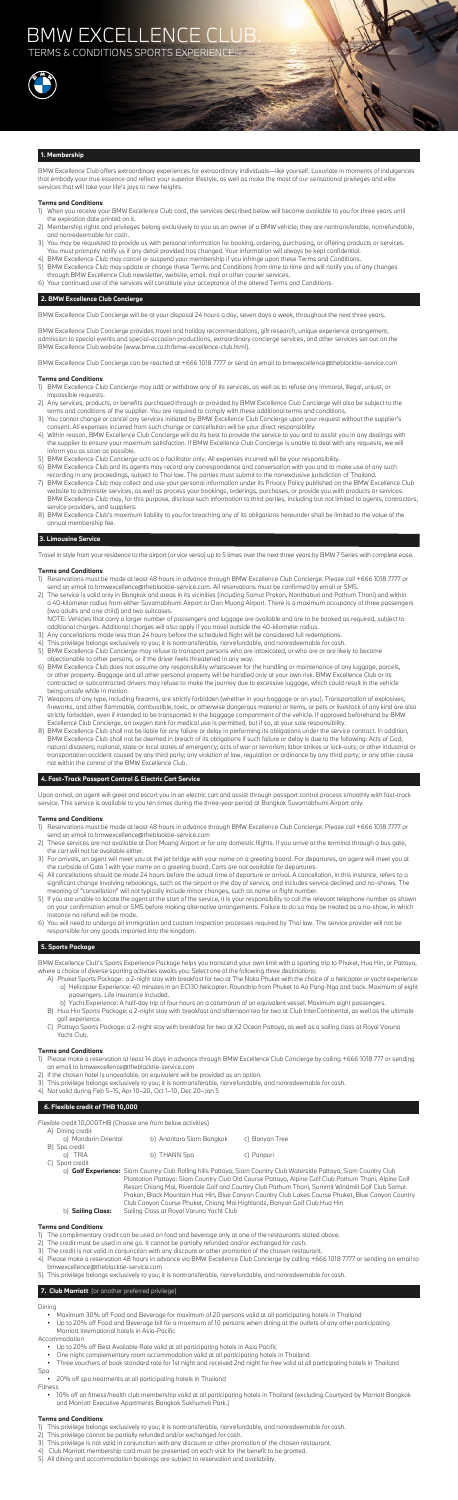# BMW EXCELLENCE C

**TERMS & CONDITIONS SPORTS EXPERIENCE** 



### **1. การเปนสมาชิก**

BMW Excellence Club มอบประสบการณสุดพิเศษใหคนพิเศษเชนคุณ เพลิดเพลินกับประสบการณพิเศษที่ตอบสนองตัวตนและไลฟสไตลในแบบที่คุณเปน พรอมสิทธิประโยชน และบริการสุดเอ็กซคลูซีฟที่จะทำใหคุณสนุกกับการใชชีวิตขึ้นไปอีกระดับ

### **ขอกำหนดและเงื่อนไข**

- 1) เมื่อได้รับบัตรสมาชิก BMW Excellence Club แล้ว คุณสามารถรับบริการเหล่านี้เป็นเวลาสามปี จนถึงวันหมดอายุตามที่ระบุไว้บนบัตร
- 2) สิทธิและสิทธิประโยชนสำหรับสมาชิกเปนของเจาของรถยนต BMW เทานั้น ไมสามารถโอน ชำระคืน หรือแลกเปนเงินสด
- 3) คุณอาจต้องแจ้งข้อมูลส่วนตัวแก่ BMW Excellence Club เพื่อใช้ในการจอง สั่งซื้อ ชำระเงิน หรือนำเสนอสินค้าและบริการ และแจ้งให้เราทราบหากมีการเปลี่ยนแปลงข้อมูล ดังกลาว ทั้งนี้ขอมูลตางๆ จะถูกเก็บรักษาเปนความลับ
- 4) BMW Excellence Club ขอสงวนสิทธิ์ในการเพิกถอนหรือระงับการเปนสมาชิกของผูถือบัตร หากมีการละเมิดขอกำหนดและเงื่อนไข
- 5) BMW Excellence Club ขอสงวนสิทธิ์ในการเปลี่ยนแปลงและเพิ่มเติมข้อกำหนดและเงื่อนไขเป็นครั้งคราวตามสมควร โดยจะมีการแจ้งถึงสิ่งที่เปลี่ยนแปลงทางจดหมายข่าว จาก BMW Excellence Club เว็บไซต อีเมล จดหมาย หรือชองทางสื่อสารอื่นๆ
- 6) การใชบริการของผูถือบัตรแสดงถึงการยอมรับขอกำหนดและเงื่อนไขที่ถูกเปลี่ยนแปลง

### **2. BMW Excellence Club Concierge**

BMW Excellence Club Concierge พรอมใหบริการคุณ 24 ชั่วโมง ไมมีวันหยุดตลอดระยะเวลา 3 ป

BMW Excellence Club Concierge ใหบริการแนะนำการเดินทางและวันหยุดพักผอนของคุณ จัดหาของกำนัล ประสบการณแปลกใหม บัตรเขารวมกิจกรรมและรายการใน โอกาสพิเศษตางๆ และบริการอื่นๆ ใหคุณตามที่ระบุไวในเว็บไซต BMW Excellence Club (www.bmw.co.th/bmw-excellence-club.html)

เพียงคุณติดตอ BMW Excellence Club Concierge หมายเลข +666 1018 7777 และอีเมล bmwexcellence@theblacktie-service.com

#### **ขอกำหนดและเงื่อนไข**

- 1) BMW Excellence Club Concierge ขอสงวนสิทธิ์ในการเพิ่มเติมหรือยกเลิกบริการใดๆ ตลอดจนปฏิเสธคำขอที่ขัดตอศีลธรรม กฎหมาย หรือไมอยูในวิสัยที่ปฏิบัติไดจริง
- 2) บริการ สินค้า และสิทธิประโยชน์ที่จัดหาโดยหรือชำระเงินผ่าน BMW Excellence Club Concierge อยู่ภายใต้ข้อกำหนดและเงื่อนไขของผู้ให้บริการ ซึ่งคุณจำเป็นต้องปฏิบัติ ตามขอกำหนดและเงื่อนไขเพิ่มเติมเหลานี้ดวย
- 3) คุณไม่สามารถเปลี่ยนแปลงหรือยกเลิกบริการต่าง ๆ ที่แจ้งความจำนงผ่าน BMW Excellence Club Concierge ได้ โดยไม่ได้รับความยินยอมจากผู้ให้บริการ และต้อง เปนผูรับผิดชอบคาใชจายที่เกิดจากการเปลี่ยนแปลงหรือยกเลิกดังกลาวทั้งหมด
- 4) BMW Excellence Club Concierge จะพยายามใหบริการและชวยเหลือคุณในการติดตอกับผูใหบริการอยางเต็มความสามารถตามความเหมาะสม เพื่อรับประกัน ความพึงพอใจสูงสุด หาก BMW Excellence Club Concierge ไมสามารถทำตามคำขอใด จะมีการแจงใหคุณทราบโดยเร็วที่สุด
- 5) BMW Excellence Club Concierge ทำหน้าที่เป็นผู้ประสานงานการให้บริการเท่านั้น คุณจะต้องรับผิดชอบค่าใช้จ่ายต่าง ๆ ด้วยตัวเอง
- 6) BMW Excellence Club และตัวแทนขอสงวนสิทธิ์ในการบันทึกการโตตอบและสนทนากับคุณ และนำบันทึกดังกลาวไปใชในการดำเนินการใดๆ ตามกฎหมายแหง ราชอาณาจักรไทย โดยคุณต้องยอมตนผูกพันในเขตอำนาจแห่งศาลไทย ซึ่งมิใช่ศาลที่มีเขตอำนาจแต่เพียงผู้เดียว
- 7) BMW Excellence Club ขอสงวนสิทธิ์ในการจัดเก็บและใช้ข้อมูลส่วนตัวของคุณภายใต้นโยบายความเป็นส่วนตัวที่ได้เผยแพร่ทางเว็บไซต์ของ BMW Excellence Club เพื่อบริหารจัดการการใหบริการ ตลอดจนดำเนินการจอง สั่งซื้อ ซื้อ หรือจัดหาผลิตภัณฑและบริการตางๆ BMW Excellence Club ขอสงวนสิทธิ์ในการเปดเผยขอมูล ดังกล่าวแก่บุคคลที่สาม ซึ่งรวมถึงแต่ไม่จำกัดเพียงตัวแทน ผู้รับเหมา ผู้ให้บริการ และผู้ค้า เพื่อจุดประสงค์ข้างต้น
- 8) ภาระความรับผิดสูงสุดของ BMW Excellence Club ตอสมาชิกตอการละเมิดขอผูกพันใดๆ ดังตอไปนี้จะมีมูลคาไมเกินคาสมัครสมาชิกรายป

- 1) กรุณาจองลวงหนาอยางนอย 48 ชั่วโมง ผานทาง BMW Excellence Club Concierge โดยโทร +666 1018 7777 หรือสงอีเมลมาที่ bmwexcellence@theblacktie-service.com
- 2) บริการนี้ไม่สามารถใช้ได้ที่สนามบินดอนเมืองหรือใช้กับเที่ยวบินในประเทศ ทั้งนี้ หากคุณเดินทางเข้าอาคารสนามบินทางประตูสำหรับรถรับ-ส่ง จะไม่มีรถกอล์ฟจัดเตรียมไว้ให้
- 3) สำหรับผู้โดยสารขาเข้า ตัวแทนจะถือป้ายที่มีชื่อของคุณมารอพบที่สะพานเทียบเครื่องบิน ส่วนผู้โดยสารขาออก ตัวแทนจะถือป้ายชื่อมารอพบบริเวณทางเดินเท้า ประตู 1 ทั้งนี้ไมมีบริการรถกอลฟสำหรับผูโดยสารขาออก
- 4) การยกเลิกทุกกรณีต้องกระทำในระยะเวลาไม่ต่ำกว่า 24 ชั่วโมงก่อนเครื่องบินขึ้นหรือลงจอด โดยการยกเลิกในที่นี้หมายถึงการเปลี่ยนแปลงรายละเอียดสำคัญที่ทำให้ต้อง มีการจองใหม่ เช่น เปลี่ยนสนามบิน หรือเลื่อนวันที่จะรับบริการ และรวมถึงการปฏิเสธการรับบริการทั้งบริการ ทั้งนี้ ความหมายของ "การยกเลิก" มักไม่รวมถึงการ เปลี่ยนแปลงรายละเอียดปลีกยอยเชนชื่อหรือหมายเลขเที่ยวบิน
- 5) หากหาตัวแทนไม่พบก่อนได้รับบริการ คุณต้องติดต่อหมายเลขโทรศัพท์ที่ระบุไว้ในอีเมลหรือ SMS ยืนยันการจอง ก่อนจะเปลี่ยนไปใช้บริการอื่น การไม่ติดต่อหมายเลข ดังกลาวอาจถือเปนการไมมารับบริการ ซึ่งจะทำใหคุณไมไดรับเงินคืน
- 6) คุณตองผานกระบวนการตรวจสอบของสำนักงานตรวจคนเขาเมืองและศุลกากรตามกฎหมายแหงราชอาณาจักรไทย ทั้งนี้ผูใหบริการไมมีหนาที่รับผิดชอบตอ ้สินค้าใด ๆ ที่นำเข้าสู่ราชอาณาจักร

## **3. บริการรับ-สงสนามบิน**

เดินทางไป-กลับที่พักและสนามบินอย่างมีระดับและสะดวกสบายได้บ่อยถึง 5 ครั้งตลอด 3 ปีด้วยรถยนต์บีเอ็มดับเบิลยูซีรีส์ 7

#### **ขอกำหนดและเงื่อนไข**

- 1) กรุณาจองลวงหนาอยางนอย 48 ชั่วโมงผานทาง BMW Excellence Club Concierge โดยโทร +666 1018 7777 หรือสงอีเมลมาที่ bmwexcellence@theblacktie-service.com ทั้งนี้การจองตองไดรับการยืนยันทางอีเมลหรือ SMS
- 2) รถรับ-สงสนามบินใหบริการเฉพาะในกรุงเทพฯ และปริมณฑลเทานั้น (ไดแก สมุทรปราการ, นนทบุรี และปทุมธานี) โดยระยะทางจะตองไมเกิน 40 กิโลเมตร จากสนามบินสุวรรณภูมิหรือสนามบินดอนเมือง ทั้งนี้จะตองมีจำนวนผูโดยสารไมเกิน 3 คน (ผูใหญ 2 คน เด็ก 1 คน) และกระเปาเดินทางไมเกิน 2 ใบ หมายเหตุ: หากต้องการรถที่รองรับผู้โดยสารและสัมภาระมากขึ้น สามารถทำการจองได้โดยมีค่าใช้จ่ายเพิ่มเติม เช่นเดียวกับการเดินทางเป็นระยะทางไกลกว่า 40 กิโลเมตร
- 3) การขอยกเลิกบริการภายในเวลาน้อยกว่า 24 ชั่วโมงก่อนเที่ยวบินไม่ว่ากรณีใดจะถือว่าสมาชิกได้ใช้สิทธิ์ไปแล้ว
- 4) สิทธิพิเศษนี้สามารถใชบริการไดเฉพาะคุณเทานั้น ไมสามารถโอน ชำระคืน หรือแลกเปนเงินสด
- 5) BMW Excellence Club Concierge ขอสงวนสิทธิ์ปฏิเสธการรับผู้โดยสารที่อยู่ในอาการมึนเมา หรือเป็นที่ไม่พึงประสงค์ของผู้อื่น หรือหากพนักงานขับรถรู้สึก ไมปลอดภัยไมวาทางใดก็ตาม
- 6) BMW Excellence Club ไมมีหนาที่รับผิดชอบใดๆ ในการจัดการหรือดูแลรักษาสัมภาระ หีบหอ หรือทรัพยสินอื่น คุณจะตองรับผิดชอบความเสี่ยงในการจัดการสัมภาระ ้ และทรัพย์สินส่วนตัวอื่น ๆ ด้วยตัวเอง โดย BMW Excellence Club หรือพนักงานขับรถที่รับจ้างหรือรับจ้างช่วงมาสามารถปฏิเสธการเดินทางในกรณีที่มีสัมภาระ มากเกินไป ซึ่งอาจสงผลใหเกิดความไมปลอดภัยในขณะขับขี่
- 7) ห้ามนำอาวุธทุกประเภท รวมทั้งอาวุธปืน ขึ้นรถโดยเด็ดขาด (ไม่ว่าจะอยู่กับสัมภาระหรือพกติดตัว) การเคลื่อนย้ายวัตถุระเบิด ดอกไม้ไฟและวัตถุไวไฟ ติดไฟ มีพิษ วัสดุ หรือวัตถุที่เป็นอันตรายอื่น ๆ หรือสัตว์เลี้ยงหรือปศุสัตว์ทุกประเภทเป็นสิ่งต้องห้ามโดยเด็ดขาดแม้ว่าจะขนย้ายในช่องเก็บสัมภาระก็ตาม หากได้รับการยินยอมล่วงหน้า จาก BMW Excellence Club Concierge คุณสามารถนำถังออกซิเจนสำหรับผูปวยขึ้นรถไดโดยตองเปนผูรับผิดชอบเอง
- 8) BMW Excellence Club จะไมรับผิดชอบความลมเหลวหรือลาชาใดๆ จากการปฏิบัติตามขอผูกพันในสัญญา นอกจากนี้ ไมถือวา BMW Excellence Club ละเมิดขอผูกพัน หากความล้มเหลวหรือล่าช้าดังกล่าวเกิดจากปัจจัยต่อไปนี้ อันได้แก่ เหตุสุดวิสัย ภัยธรรมชาติ ภาวะฉุกเฉินระดับชาติ จังหวัด หรือท้องถิ่น สงครามหรือการก่อการร้าย การนัดหยุดงานหรือปิดกิจการชั่วคราว หรืออุบัติเหตุอื่น ๆ ในอุตสาหกรรมหรือการคมนาคมที่เกิดจากบุคคลที่สาม การละเมิดกฎหมาย ระเบียบข้อบังคับ หรือกฤษฎีกาใด ๆ โดยบุคคลที่สาม หรือสาเหตุอื่นที่อยูนอกการควบคุมของ BMW Excellence Club

## **4. ชองทางพิเศษผานจุดตรวจหนังสือเดินทางและบริการรถกอลฟไฟฟา**

เแทนของเราจะมารอพบคุณเมื่อมาถึงสนามบินและพาคุณขึ้นรถกอล์ฟไฟฟ้าโดยไม่ต้องเข้าคิวที่จุดตรวจหนังสือเดินทาง บริการนี้สามารถใช้ได้ 5 ครั้งในระย

ที่สนามบินสุวรรณภูมิเทานั้น

## **ขอกำหนดและเงื่อนไข**

## **5. แพ็กเกจกีฬา**

แพ็กเกจประสบการณกีฬาของ BMW Excellence Club จะพาคุณกาวขามขีดจำกัดไปกับทริปมันสๆ ที่หัวหิน ภูเก็ต หรือพัทยา ซึ่งมีกิจกรรมหลากหลายรอคุณอยูใน 3 ตัวเลือกตอไปนี้

- A) ภูเก็ต: ห้องพัก 2 คืน สำหรับ 2 ท่านที่โรงแรมเดอะนาคา ภูเก็ต พร้อมอาหารเช้าและเลือกสัมผัสประสบการณ์นั่งเฮลิคอปเตอร์หรือล่องเรือยอชต์
	- a) เฮลิคอปเตอร: โดยสารเฮลิคอปเตอร EC130 เปนเวลา 40 นาที ไป-กลับระหวางภูเก็ตและอาวพังงา รับผูโดยสารสูงสุด 8 คน พรอมประกันชีวิตคุมครอง b) เรือยอชต: ทริปครึ่งวันระยะเวลา 4 ชั่วโมงบนเรือคาตามารันหรือเทียบเทา รับผูโดยสารสูงสุด 8 คน
- B) หัวหิน: หองพัก 2 คืนสำหรับ 2 ทานรวมอาหารเชาและอาฟเตอรนูนที ที่คลับอินเตอรคอนติเนนตัล พรอมประสบการณตีกอลฟสุดพิเศษ
- C) พัทยา: ห้องพัก 2 สำหรับ 2 ท่านรวมอาหารเช้าที่ ครอสทู พัทยา โอเชียนเฟียร์ พร้อมเรียนแล่นเรือใบที่สโมสรราชวรุณในพระบรมราชูปถัมภ์

### **ขอกำหนดและเงื่อนไข**

1) กรุณาจองลวงหนาอยางนอย 14 วัน ผานทาง BMW Excellence Club Concierge โดยโทร +666 1018 7777 หรือสงอีเมลมาที่ bmwexcellence@theblacktie-service.com

- 2) หากโรงแรมที่เลือกไมสามารถใหบริการได จะมีโรงแรมเทียบเทาเสนอใหเปนทางเลือก
- 3) สิทธิพิเศษสำหรับคุณเทานั้น ไมสามารถโอน ชำระคืน หรือแลกเปนเงินสด
- 4) งดใหบริการระหวางวันที่ 5–15 กุมภาพันธ, 10–20 เมษายน, 1–10 ตุลาคม, 20 ธันวาคม–5 มกราคม

## **6. เครดิตสำหรับกิจกรรมสุดโปรด**

เครดิตสำหรับกิจกรรมสุดโปรดมูลคา 10,000 บาท (เลือก 1 กิจกรรมจากรายการตอไปนี้)

A) เครดิตรับประทานอาหาร

| ิ a) โรงแรมแมนดาริน โอเรียนเต็ล       b) โรงแรมอนันตรา สยาม กรุงเทพฯ     c)   โรงแรมบันยันทรี |            |             |
|-----------------------------------------------------------------------------------------------|------------|-------------|
| B) เครดิตสปา                                                                                  |            |             |
| a1 ตรัยฌา                                                                                     | b) ธัญ สปา | c) ปัญญ์ปริ |

C) เครดิตกีฬา

 a) **ประสบการณตีกอลฟ:** Siam Country Club Rolling hills Pattaya, Siam Country Club Waterside Pattaya, Siam Country Club Plantation Pattaya: Siam Country Club Old Course Pattaya, Alpine Golf Club Pathum Thani, Alpine Golf Resort Chiang Mai , Riverdale Golf and Country Club Pathum Thani, Summit Windmill Golf Club Samut Prakan, Black Mountain Hua Hin, Blue Canyon Country Club Lakes Course Phuket, Blue Canyon Country Club Canyon Course Phuket, Chiang Mai Highlands , Banyan Golf Club Hua Hin

b) **เรียนแลนเรือใบที่สโมสรราชวรุณในพระบรมราชูปถัมภ:** Sailing Class at Royal Varuna Yacht Club

#### **ขอกำหนดและเงื่อนไข**

- 1) เครดิตดังกลาวใชไดกับอาหารและเครื่องดื่มในภัตตาคารตามที่ระบุดานบนเทานั้น
- 2) เครดิตใชไดครั้งเดียวเทานั้น ไมสามารถขอคืนเงินบางสวนหรือแลกเปนเงินสด
- 3) ไม่สามารถใช้ร่วมกับรายการลดราคาหรือส่งเสริมการขายในภัตตาคารที่เลือก
- 4) กรุณาจองลวงหนาเปนเวลา 48 ชั่วโมงผานทาง BMW Excellence Club Concierge โดยโทร +666 1018 7777 หรือสงอีเมลมาที่ bmwexcellence@theblacktie-service.com
- 5) สิทธิพิเศษสำหรับคุณเทานั้น ไมสามารถโอน ชำระคืน หรือแลกเปนเงินสด

## **7. รับสิทธิ์เป็นสมาชิก Club Marriott** (หรือเลือกรับสิทธิประโยชน์อื่นทดแทน)

#### อาหารและเครื่องดื่ม

• สวนลด 30% คาอาหารและเครื่องดื่มสำหรับโรงแรมในกรุงเทพฯ

 • รับสวนลดสูงสุด 20% สําหรับคาอาหารและเครื่องดื่ม ใชสวนลดไดสูงสุด 10 ทานตอครั้งที่รานอาหารของโรงแรมในประเทศไทยและในภูมิภาคเอเชียแปซิฟค หองพัก

- สวนลด 20% จากอัตราคาหองที่ดีที่สุดในวันนั้นๆ (Best Available Rate BAR) สามารถใชไดกับโรงแรมและรีสอรทในแถบเอเชียแปซิฟค
- บัตรกำนัลหองพักฟรี 1 คืนที่โรงแรมในประเทศไทย
- บัตรกำนัลหองพักฟรีคืนที่ 2 เมื่อพักคืนแรกในราคามาตรฐานของโรงแรมที่เขารวมในประเทศไทย

สปา

• สวนลด 20% สำหรับใชบริการสปา ณ โรงแรมที่เขารวมในประเทศไทย

ฟตเนส

• สวนลด 10% สำหรับการสมัครสมาชิกฟตเนสรายป

- 1) สิทธิพิเศษนี้สำหรับคุณเทานั้น ไมสามารถโอน ชำระคืน หรือแลกเปนเงินสดได
- 2) สิทธิพิเศษนี้ไมสามารถชำระคืนหรือแลกเปลี่ยนบางสวนเปนเงินสดได
- 3) สิทธิพิเศษนี้ไม่สามารถใช้ร่วมกับส่วนลดหรือรายการส่งเสริมการขายอื่นของภัตตาคาร
- 4) กรุณาแสดงบัตรสมาชิก Club Marriott ทุกครั้งที่มาเข้ารับบริการเพื่อใช้สิทธิประโยชน์ของสมาชิก
- 5) การจองหองอาหารและที่พักขึ้นอยูกับจำนวนที่นั่งและหองพักที่ใหบริการได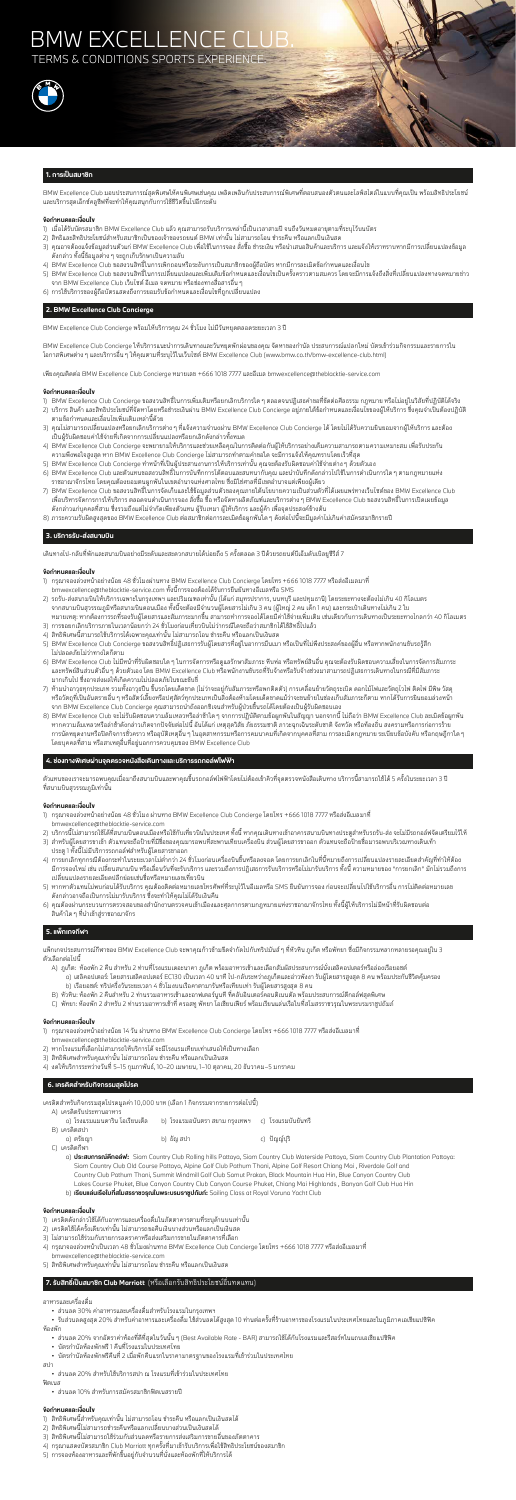BMW Excellence Club offers extraordinary experiences for extraordinary individuals—like yourself. Luxuriate in moments of indulgences that embody your true essence and reflect your superior lifestyle, as well as make the most of our sensational privileges and elite services that will take your life's joys to new heights.

## **Terms and Conditions**

- 1) When you receive your BMW Excellence Club card, the services described below will become available to you for three years until the expiration date printed on it.
- 2) Membership rights and privileges belong exclusively to you as an owner of a BMW vehicle; they are nontransferable, nonrefundable, and nonredeemable for cash.
- 3) You may be requested to provide us with personal information for booking, ordering, purchasing, or offering products or services. You must promptly notify us if any detail provided has changed. Your information will always be kept confidential.
- 4) BMW Excellence Club may cancel or suspend your membership if you infringe upon these Terms and Conditions.
- 5) BMW Excellence Club may update or change these Terms and Conditions from time to time and will notify you of any changes through BMW Excellence Club newsletter, website, email, mail or other courier services.
- 6) Your continued use of the services will constitute your acceptance of the altered Terms and Conditions.

## **2. BMW Excellence Club Concierge**

BMW Excellence Club Concierge will be at your disposal 24 hours a day, seven days a week, throughout the next three years.

BMW Excellence Club Concierge provides travel and holiday recommendations, gift research, unique experience arrangement, admission to special events and special-occasion productions, extraordinary concierge services, and other services set out on the BMW Excellence Club website (www.bmw.co.th/bmw-excellence-club.html).

BMW Excellence Club Concierge can be reached at +666 1018 7777 or send an email to bmwexcellence@theblacktie-service.com

## **Terms and Conditions**

- 1) BMW Excellence Club Concierge may add or withdraw any of its services, as well as to refuse any immoral, illegal, unjust, or impossible requests.
- 2) Any services, products, or benefits purchased through or provided by BMW Excellence Club Concierge will also be subject to the terms and conditions of the supplier. You are required to comply with these additional terms and conditions.
- 3) You cannot change or cancel any services initiated by BMW Excellence Club Concierge upon your request without the supplier's consent. All expenses incurred from such change or cancellation will be your direct responsibility.
- 4) Within reason, BMW Excellence Club Concierge will do its best to provide the service to you and to assist you in any dealings with the supplier to ensure your maximum satisfaction. If BMW Excellence Club Concierge is unable to deal with any requests, we will inform you as soon as possible.
- 5) BMW Excellence Club Concierge acts as a facilitator only. All expenses incurred will be your responsibility.
- 6) BMW Excellence Club and its agents may record any correspondence and conversation with you and to make use of any such recording in any proceedings, subject to Thai law. The parties must submit to the nonexclusive jurisdiction of Thailand.
- 7) BMW Excellence Club may collect and use your personal information under its Privacy Policy published on the BMW Excellence Club website to administer services, as well as process your bookings, orderings, purchases, or provide you with products or services. BMW Excellence Club may, for this purpose, disclose such information to third parties, including but not limited to agents, contractors, service providers, and suppliers.
- 8) BMW Excellence Club's maximum liability to you for breaching any of its obligations hereunder shall be limited to the value of the annual membership fee.

## **3. Limousine Service**

Travel in style from your residence to the airport (or vice versa) up to 5 times over the next three years by BMW 7 Series with complete ease.

## **Terms and Conditions**

- 1) Reservations must be made at least 48 hours in advance through BMW Excellence Club Concierge. Please call +666 1018 7777 or send an email to bmwexcellence@theblacktie-service.com. All reservations must be confirmed by email or SMS.
- 2) The service is valid only in Bangkok and areas in its vicinities (including Samut Prakan, Nonthaburi and Pathum Thani) and within a 40-kilometer radius from either Suvarnabhumi Airport or Don Muang Airport. There is a maximum occupancy of three passengers (two adults and one child) and two suitcases.

 NOTE: Vehicles that carry a larger number of passengers and luggage are available and are to be booked as required, subject to additional charges. Additional charges will also apply if you travel outside the 40-kilometer radius.

- 3) Any cancellations made less than 24 hours before the scheduled flight will be considered full redemptions.
- 4) This privilege belongs exclusively to you; it is nontransferable, nonrefundable, and nonredeemable for cash.
- 5) BMW Excellence Club Concierge may refuse to transport persons who are intoxicated, or who are or are likely to become objectionable to other persons, or if the driver feels threatened in any way.
- 6) BMW Excellence Club does not assume any responsibility whatsoever for the handling or maintenance of any luggage, parcels, or other property. Baggage and all other personal property will be handled only at your own risk. BMW Excellence Club or its contracted or subcontracted drivers may refuse to make the journey due to excessive luggage, which could result in the vehicle being unsafe while in motion.

- 7) Weapons of any type, including firearms, are strictly forbidden (whether in your baggage or on you). Transportation of explosives, fireworks, and other flammable, combustible, toxic, or otherwise dangerous material or items, or pets or livestock of any kind are also strictly forbidden, even if intended to be transported in the baggage compartment of the vehicle. If approved beforehand by BMW Excellence Club Concierge, an oxygen tank for medical use is permitted, but if so, at your sole responsibility.
- 8) BMW Excellence Club shall not be liable for any failure or delay in performing its obligations under the service contract. In addition, BMW Excellence Club shall not be deemed in breach of its obligations if such failure or delay is due to the following: Acts of God; natural disasters; national, state or local states of emergency; acts of war or terrorism; labor strikes or lock-outs; or other industrial or transportation accident caused by any third party; any violation of law, regulation or ordinance by any third party; or any other cause not within the control of the BMW Excellence Club.

## **4. Fast-Track Passport Control & Electric Cart Service**

Upon arrival, an agent will greet and escort you in an electric cart and assist through passport control process smoothly with fast-track service. This service is available to you five times during the three-year period at Bangkok Suvarnabhumi Airport only.

## **Terms and Conditions**

- 1) Reservations must be made at least 48 hours in advance through BMW Excellence Club Concierge. Please call +666 1018 7777 or send an email to bmwexcellence@theblacktie-service.com
- 2) These services are not available at Don Muang Airport or for any domestic flights. If you arrive at the terminal through a bus gate, the cart will not be available either.
- 3) For arrivals, an agent will meet you at the jet bridge with your name on a greeting board. For departures, an agent will meet you at the curbside of Gate 1 with your name on a greeting board. Carts are not available for departures.
- 4) All cancellations should be made 24 hours before the actual time of departure or arrival. A cancellation, in this instance, refers to a significant change involving rebookings, such as the airport or the day of service, and includes service declined and no-shows. The meaning of "cancellation" will not typically include minor changes, such as name or flight number.
- 5) If you are unable to locate the agent at the start of the service, it is your responsibility to call the relevant telephone number as shown on your confirmation email or SMS before making alternative arrangements. Failure to do so may be treated as a no-show, in which instance no refund will be made.
- 6) You will need to undergo all immigration and custom inspection processes required by Thai law. The service provider will not be responsible for any goods imported into the kingdom.

## **5. Family Trip**

Enjoy the selected activities with your loved one. Please choose one of the following three destinations:

- A) Pattaya Family Package: a 1-night trip for up to eight at X2 Oceanphere with a half day of yachting
- B) Ayutthaya Family Package: a 1-night trip from Bangkok to Ayutthaya for two–four onboard the Hacker-Craft Boat along the Chao Phraya River
	- with accommodations, lunch, and dinner at The Peninsula Hotel.
	- C) Hong Kong Family Package: a 2-night stay at the Disney Hotel for two–four with four 1-day Disneyland passes.

## **Terms and Conditions**

- 1) Please make a reservation at least 14 days in advance through BMW Excellence Club Concierge by calling +666 1018 777 or sending an email to bmwexcellence@theblacktie-service.com
- 2) If the chosen hotel is unavailable, an equivalent will be provided as an option.
- 3) This privilege belongs exclusively to you; it is nontransferable, nonrefundable, and nonredeemable for cash.
- 4) Not valid during Feb 5–15, Apr 10–20, Oct 1–10, Dec 20–Jan 5

## **6. Flexible credit of THB 10,000**

Flexible credit 10,000THB (Choose one from below activities)

| A) Dining credit<br>a) Mandarin Oriental | b) Anantara Siam Bangkok | c) Banyan Tree |
|------------------------------------------|--------------------------|----------------|
| B) Spa credit<br>a) TRIA                 | b) THANN Spa             | c) Panpuri     |
| C) Sport credit                          |                          |                |

 a) **Golf Experience:** Siam Country Club Rolling hills Pattaya, Siam Country Club Waterside Pattaya, Siam Country Club Plantation Pattaya: Siam Country Club Old Course Pattaya, Alpine Golf Club Pathum Thani, Alpine Golf Resort Chiang Mai, Riverdale Golf and Country Club Pathum Thani, Summit Windmill Golf Club Samut Prakan, Black Mountain Hua Hin, Blue Canyon Country Club Lakes Course Phuket, Blue Canyon Country Club Canyon Course Phuket, Chiang Mai Highlands, Banyan Golf Club Hua Hin b) **Sailing Class:** Sailing Class at Royal Varuna Yacht Club

## **Terms and Conditions**

- 1) The complimentary credit can be used on food and beverage only at one of the restaurants stated above.
- 2) The credit must be used in one go. It cannot be partially refunded and/or exchanged for cash.
- 3) The credit is not valid in conjunction with any discount or other promotion of the chosen restaurant.
- 4) Please make a reservation 48 hours in advance via BMW Excellence Club Concierge by calling +666 1018 7777 or sending an email to bmwexcellence@theblacktie-service.com
- 5) This privilege belongs exclusively to you; it is nontransferable, nonrefundable, and nonredeemable for cash.

## **7. Club Marriott** (or another preferred privilege)

## Dining

- Maximum 30% off Food and Beverage for maximum of 20 persons valid at all participating hotels in Thailand
- Up to 20% off Food and Beverage bill for a maximum of 10 persons when dining at the outlets of any other participating Marriott International hotels in Asia-Pacific

Accommodation

- Up to 20% off Best Available Rate valid at all participating hotels in Asia Pacific
- One night complementary room accommodation valid at all participating hotels in Thailand
- Three vouchers of book standard rate for 1st night and received 2nd night for free valid at all participating hotels in Thailand
- Spa
- 20% off spa treatments at all participating hotels in Thailand

Fitness

 • 10% off on fitness/health club membership valid at all participating hotels in Thailand (excluding Courtyard by Marriott Bangkok and Marriott Executive Apartments Bangkok Sukhumvit Park.)

#### **Terms and Conditions**

1) This privilege belongs exclusively to you; it is nontransferable, nonrefundable, and nonredeemable for cash. 2) This privilege cannot be partially refunded and/or exchanged for cash.

3) This privilege is not valid in conjunction with any discount or other promotion of the chosen restaurant.

4) Club Marriott membership card must be presented on each visit for the benefit to be granted.

5) All dining and accommodation bookings are subject to reservation and availability.

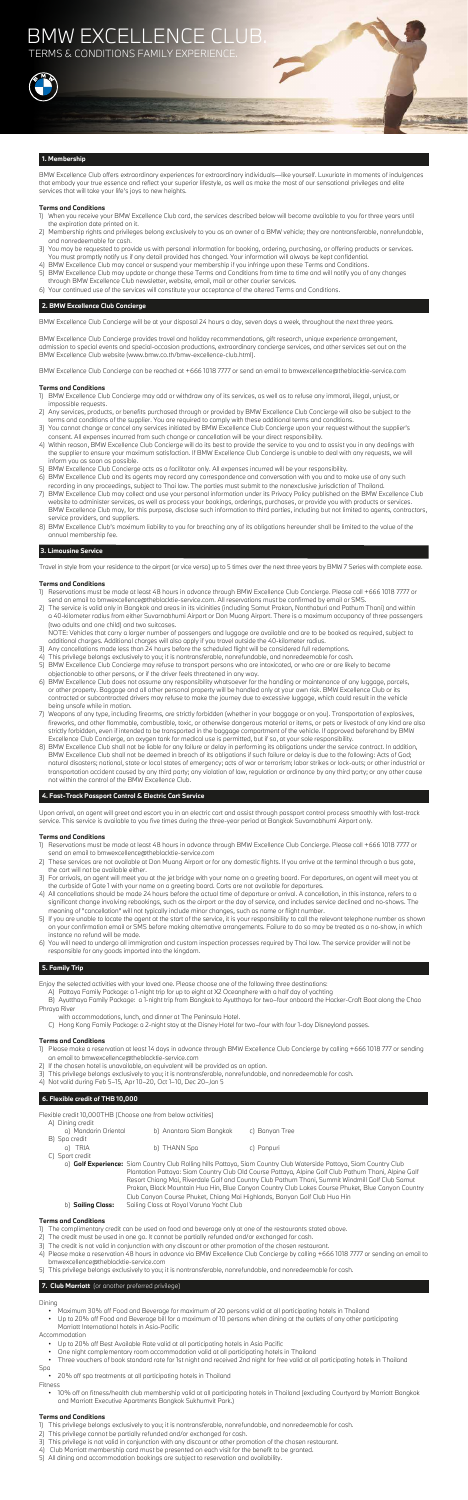## BMW EXCELLENCE CLUB. **TERMS & CONDITIONS FAMILY EXPERIENCE**



## **1. การเปนสมาชิก**

BMW Excellence Club มอบประสบการณสุดพิเศษใหคนพิเศษเชนคุณ เพลิดเพลินกับประสบการณพิเศษที่ตอบสนองตัวตนและไลฟสไตลในแบบที่คุณเปน พรอมสิทธิประโยชน และบริการสุดเอ็กซคลูซีฟที่จะทำใหคุณสนุกกับการใชชีวิตขึ้นไปอีกระดับ

### **ขอกำหนดและเงื่อนไข**

- 1) เมื่อได้รับบัตรสมาชิก BMW Excellence Club แล้ว คุณสามารถรับบริการเหล่านี้เป็นเวลาสามปี จนถึงวันหมดอายุตามที่ระบุไว้บนบัตร
- 2) สิทธิและสิทธิประโยชนสำหรับสมาชิกเปนของเจาของรถยนต BMW เทานั้น ไมสามารถโอน ชำระคืน หรือแลกเปนเงินสด
- 3) คุณอาจต้องแจ้งข้อมูลส่วนตัวแก่ BMW Excellence Club เพื่อใช้ในการจอง สั่งซื้อ ชำระเงิน หรือนำเสนอสินค้าและบริการ และแจ้งให้เราทราบหากมีการเปลี่ยนแปลงข้อมูล ดังกลาว ทั้งนี้ขอมูลตางๆ จะถูกเก็บรักษาเปนความลับ
- 4) BMW Excellence Club ขอสงวนสิทธิ์ในการเพิกถอนหรือระงับการเปนสมาชิกของผูถือบัตร หากมีการละเมิดขอกำหนดและเงื่อนไข
- 5) BMW Excellence Club ขอสงวนสิทธิ์ในการเปลี่ยนแปลงและเพิ่มเติมข้อกำหนดและเงื่อนไขเป็นครั้งคราวตามสมควร โดยจะมีการแจ้งถึงสิ่งที่เปลี่ยนแปลงทางจดหมายข่าว จาก BMW Excellence Club เว็บไซต อีเมล จดหมาย หรือชองทางสื่อสารอื่นๆ
- 6) การใชบริการของผูถือบัตรแสดงถึงการยอมรับขอกำหนดและเงื่อนไขที่ถูกเปลี่ยนแปลง

### **2. BMW Excellence Club Concierge**

BMW Excellence Club Concierge พรอมใหบริการคุณ 24 ชั่วโมง ไมมีวันหยุดตลอดระยะเวลา 3 ป

BMW Excellence Club Concierge ใหบริการแนะนำการเดินทางและวันหยุดพักผอนของคุณ จัดหาของกำนัล ประสบการณแปลกใหม บัตรเขารวมกิจกรรมและรายการใน โอกาสพิเศษตางๆ และบริการอื่นๆ ใหคุณตามที่ระบุไวในเว็บไซต BMW Excellence Club (www.bmw.co.th/bmw-excellence-club.html)

เพียงคุณติดตอ BMW Excellence Club Concierge หมายเลข +666 1018 7777 และอีเมล bmwexcellence@theblacktie-service.com

#### **ขอกำหนดและเงื่อนไข**

- 1) BMW Excellence Club Concierge ขอสงวนสิทธิ์ในการเพิ่มเติมหรือยกเลิกบริการใดๆ ตลอดจนปฏิเสธคำขอที่ขัดตอศีลธรรม กฎหมาย หรือไมอยูในวิสัยที่ปฏิบัติไดจริง
- 2) บริการ สินค้า และสิทธิประโยชน์ที่จัดหาโดยหรือชำระเงินผ่าน BMW Excellence Club Concierge อยู่ภายใต้ข้อกำหนดและเงื่อนไขของผู้ให้บริการ ซึ่งคุณจำเป็นต้องปฏิบัติ ตามขอกำหนดและเงื่อนไขเพิ่มเติมเหลานี้ดวย
- 3) คุณไม่สามารถเปลี่ยนแปลงหรือยกเลิกบริการต่าง ๆ ที่แจ้งความจำนงผ่าน BMW Excellence Club Concierge ได้ โดยไม่ได้รับความยินยอมจากผู้ให้บริการ และต้อง เปนผูรับผิดชอบคาใชจายที่เกิดจากการเปลี่ยนแปลงหรือยกเลิกดังกลาวทั้งหมด
- 4) BMW Excellence Club Concierge จะพยายามใหบริการและชวยเหลือคุณในการติดตอกับผูใหบริการอยางเต็มความสามารถตามความเหมาะสม เพื่อรับประกัน ความพึงพอใจสูงสุด หาก BMW Excellence Club Concierge ไมสามารถทำตามคำขอใด จะมีการแจงใหคุณทราบโดยเร็วที่สุด
- 5) BMW Excellence Club Concierge ทำหน้าที่เป็นผู้ประสานงานการให้บริการเท่านั้น คุณจะต้องรับผิดชอบค่าใช้จ่ายต่าง ๆ ด้วยตัวเอง
- 6) BMW Excellence Club และตัวแทนขอสงวนสิทธิ์ในการบันทึกการโตตอบและสนทนากับคุณ และนำบันทึกดังกลาวไปใชในการดำเนินการใดๆ ตามกฎหมายแหง ราชอาณาจักรไทย โดยคุณต้องยอมตนผูกพันในเขตอำนาจแห่งศาลไทย ซึ่งมิใช่ศาลที่มีเขตอำนาจแต่เพียงผู้เดียว
- 7) BMW Excellence Club ขอสงวนสิทธิ์ในการจัดเก็บและใช้ข้อมูลส่วนตัวของคุณภายใต้นโยบายความเป็นส่วนตัวที่ได้เผยแพร่ทางเว็บไซต์ของ BMW Excellence Club เพื่อบริหารจัดการการใหบริการ ตลอดจนดำเนินการจอง สั่งซื้อ ซื้อ หรือจัดหาผลิตภัณฑและบริการตางๆ BMW Excellence Club ขอสงวนสิทธิ์ในการเปดเผยขอมูล ้ดังกล่าวแก่บุคคลที่สาม ซึ่งรวมถึงแต่ไม่จำกัดเพียงตัวแทน ผู้รับเหมา ผู้ให้บริการ และผู้ค้า เพื่อจุดประสงค์ข้างต้น
- 8) ภาระความรับผิดสูงสุดของ BMW Excellence Club ตอสมาชิกตอการละเมิดขอผูกพันใดๆ ดังตอไปนี้จะมีมูลคาไมเกินคาสมัครสมาชิกรายป

- 1) กรุณาจองลวงหนาอยางนอย 48 ชั่วโมง ผานทาง BMW Excellence Club Concierge โดยโทร +666 1018 7777 หรือสงอีเมลมาที่ bmwexcellence@theblacktie-service.com
- 2) บริการนี้ไม่สามารถใช้ได้ที่สนามบินดอนเมืองหรือใช้กับเที่ยวบินในประเทศ ทั้งนี้ หากคุณเดินทางเข้าอาคารสนามบินทางประตูสำหรับรถรับ-ส่ง จะไม่มีรถกอล์ฟจัดเตรียมไว้ให้
- 3) สำหรับผู้โดยสารขาเข้า ตัวแทนจะถือป้ายที่มีชื่อของคุณมารอพบที่สะพานเทียบเครื่องบิน ส่วนผู้โดยสารขาออก ตัวแทนจะถือป้ายชื่อมารอพบบริเวณทางเดินเท้า ประตู 1 ทั้งนี้ไมมีบริการรถกอลฟสำหรับผูโดยสารขาออก
- 4) การยกเลิกทุกกรณีต้องกระทำในระยะเวลาไม่ต่ำกว่า 24 ชั่วโมงก่อนเครื่องบินขึ้นหรือลงจอด โดยการยกเลิกในที่นี้หมายถึงการเปลี่ยนแปลงรายละเอียดสำคัญที่ทำให้ต้อง มีการจองใหม่ เช่น เปลี่ยนสนามบิน หรือเลื่อนวันที่จะรับบริการ และรวมถึงการปฏิเสธการรับบริการทั้งบริการ ทั้งนี้ ความหมายของ "การยกเลิก" มักไม่รวมถึงการ เปลี่ยนแปลงรายละเอียดปลีกยอยเชนชื่อหรือหมายเลขเที่ยวบิน
- 5) หากหาตัวแทนไม่พบก่อนได้รับบริการ คุณต้องติดต่อหมายเลขโทรศัพท์ที่ระบุไว้ในอีเมลหรือ SMS ยืนยันการจอง ก่อนจะเปลี่ยนไปใช้บริการอื่น การไม่ติดต่อหมายเลข ดังกลาวอาจถือเปนการไมมารับบริการ ซึ่งจะทำใหคุณไมไดรับเงินคืน
- 6) คุณตองผานกระบวนการตรวจสอบของสำนักงานตรวจคนเขาเมืองและศุลกากรตามกฎหมายแหงราชอาณาจักรไทย ทั้งนี้ผูใหบริการไมมีหนาที่รับผิดชอบตอ ้สินค้าใด ๆ ที่นำเข้าสู่ราชอาณาจักร

## **3. บริการรับ-สงสนามบิน**

เดินทางไป-กลับที่พักและสนามบินอย่างมีระดับและสะดวกสบายได้บ่อยถึง 5 ครั้งตลอด 3 ปีด้วยรถยนต์บีเอ็มดับเบิลยูซีรีส์ 7

#### **ขอกำหนดและเงื่อนไข**

- 1) กรุณาจองลวงหนาอยางนอย 48 ชั่วโมงผานทาง BMW Excellence Club Concierge โดยโทร +666 1018 7777 หรือสงอีเมลมาที่ bmwexcellence@theblacktie-service.com ทั้งนี้การจองตองไดรับการยืนยันทางอีเมลหรือ SMS
- 2) รถรับ-สงสนามบินใหบริการเฉพาะในกรุงเทพฯ และปริมณฑลเทานั้น (ไดแก สมุทรปราการ, นนทบุรี และปทุมธานี) โดยระยะทางจะตองไมเกิน 40 กิโลเมตร จากสนามบินสุวรรณภูมิหรือสนามบินดอนเมือง ทั้งนี้จะตองมีจำนวนผูโดยสารไมเกิน 3 คน (ผูใหญ 2 คน เด็ก 1 คน) และกระเปาเดินทางไมเกิน 2 ใบ หมายเหตุ: หากต้องการรถที่รองรับผู้โดยสารและสัมภาระมากขึ้น สามารถทำการจองได้โดยมีค่าใช้จ่ายเพิ่มเติม เช่นเดียวกับการเดินทางเป็นระยะทางไกลกว่า 40 กิโลเมตร
- 3) การขอยกเลิกบริการภายในเวลาน้อยกว่า 24 ชั่วโมงก่อนเที่ยวบินไม่ว่ากรณีใดจะถือว่าสมาชิกได้ใช้สิทธิ์ไปแล้ว
- 4) สิทธิพิเศษนี้สามารถใชบริการไดเฉพาะคุณเทานั้น ไมสามารถโอน ชำระคืน หรือแลกเปนเงินสด
- 5) BMW Excellence Club Concierge ขอสงวนสิทธิ์ปฏิเสธการรับผู้โดยสารที่อยู่ในอาการมึนเมา หรือเป็นที่ไม่พึงประสงค์ของผู้อื่น หรือหากพนักงานขับรถรู้สึก ไมปลอดภัยไมวาทางใดก็ตาม
- 6) BMW Excellence Club ไมมีหนาที่รับผิดชอบใดๆ ในการจัดการหรือดูแลรักษาสัมภาระ หีบหอ หรือทรัพยสินอื่น คุณจะตองรับผิดชอบความเสี่ยงในการจัดการสัมภาระ และทรัพย์สินส่วนตัวอื่น ๆ ด้วยตัวเอง โดย BMW Excellence Club หรือพนักงานขับรถที่รับจ้างหรือรับจ้างช่วงมาสามารถปฏิเสธการเดินทางในกรณีที่มีสัมภาระ มากเกินไป ซึ่งอาจสงผลใหเกิดความไมปลอดภัยในขณะขับขี่
- 7) ห้ามนำอาวุธทุกประเภท รวมทั้งอาวุธปืน ขึ้นรถโดยเด็ดขาด (ไม่ว่าจะอยู่กับสัมภาระหรือพกติดตัว) การเคลื่อนย้ายวัตถุระเบิด ดอกไม้ไฟและวัตถุไวไฟ ติดไฟ มีพิษ วัสดุ หรือวัตถุที่เป็นอันตรายอื่น ๆ หรือสัตว์เลี้ยงหรือปศุสัตว์ทุกประเภทเป็นสิ่งต้องห้ามโดยเด็ดขาดแม้ว่าจะขนย้ายในช่องเก็บสัมภาระก็ตาม หากได้รับการยินยอมล่วงหน้า จาก BMW Excellence Club Concierge คุณสามารถนำถังออกซิเจนสำหรับผูปวยขึ้นรถไดโดยตองเปนผูรับผิดชอบเอง
- 8) BMW Excellence Club จะไมรับผิดชอบความลมเหลวหรือลาชาใดๆ จากการปฏิบัติตามขอผูกพันในสัญญา นอกจากนี้ ไมถือวา BMW Excellence Club ละเมิดขอผูกพัน หากความล้มเหลวหรือล่าช้าดังกล่าวเกิดจากปัจจัยต่อไปนี้ อันได้แก่ เหตุสุดวิสัย ภัยธรรมชาติ ภาวะฉุกเฉินระดับชาติ จังหวัด หรือท้องถิ่น สงครามหรือการก่อการร้าย การนัดหยุดงานหรือปิดกิจการชั่วคราว หรืออุบัติเหตุอื่น ๆ ในอุตสาหกรรมหรือการคมนาคมที่เกิดจากบุคคลที่สาม การละเมิดกฎหมาย ระเบียบข้อบังคับ หรือกฤษฎีกาใด ๆ โดยบุคคลที่สาม หรือสาเหตุอื่นที่อยูนอกการควบคุมของ BMW Excellence Club

#### **4. ชองทางพิเศษผานจุดตรวจหนังสือเดินทางและบริการรถกอลฟไฟฟา**

วแทนของเราจะมารอพบคุณเมื่อมาถึงสนามบินและพาคุณขึ้นรถกอล์ฟไฟฟ้าโดยไม่ต้องเข้าคิวที่จุดตรวจหนังสือเดินทาง บริการนี้สามารถใช้ได้ 5 ครั้งในระย

ที่สนามบินสุวรรณภูมิเทานั้น

## **ขอกำหนดและเงื่อนไข**

## **5. ทริปครอบครัว**

สนุกกับคนที่คุณรักในกิจกรรมที่เราคัดสรรเพื่อคุณ จากตัวเลือกตอไปนี้

- A) พัทยา: ทริป 1 คืนสำหรับไมเกิน 8 ทานที่ ครอสทู พัทยา โอเชียนเฟยร พรอมลองเรือยอชตครึ่งวัน
- B) อยุธยา: ทริปล่องแม่น้ำเจ้าพระยาในเรือแฮ็กเกอร์คราฟต์จากกรุงเทพ-อยุธยาสำหรับ 2 ถึง 4 ท่าน พร้อมที่พัก 1 คืน อาหารกลางวัน และอาหารเย็นที่โรงแรมเพนนินซูลา
- C) ฮองกง: หองพัก 2 คืนที่โรงแรมดิสนียแลนดสำหรับ 2 ถึง 4 ทาน พรอมบัตรเขาสวนสนุกดิสนียแลนดหนึ่งวันจำนวน 4 ใบ

#### **ขอกำหนดและเงื่อนไข**

- 1) กรุณาจองลวงหนาอยางนอย 14 วัน ผานทาง BMW Excellence Club Concierge โดยโทร +666 1018 7777 หรือสงอีเมลมาที่ bmwexcellence@theblacktie-service.com
- 2) หากโรงแรมที่เลือกไม่สามารถให้บริการได้ จะมีโรงแรมเทียบเท่าเสนอให้เป็นทางเลือก
- 3) สิทธิพิเศษสำหรับคุณเทานั้น ไมสามารถโอน ชำระคืน หรือแลกเปนเงินสด
- 4) งดใหบริการระหวางวันที่ 5–15 กุมภาพันธ, 10–20 เมษายน, 1–10 ตุลาคม, 20 ธันวาคม–5 มกราคม

## **6. เครดิตสำหรับกิจกรรมสุดโปรด**

เครดิตสำหรับกิจกรรมสุดโปรดมูลคา 10,000 บาท (เลือก 1 กิจกรรมจากรายการตอไปนี้)

| A) เครดิตรับประทานอาหาร         |                                                       |              |
|---------------------------------|-------------------------------------------------------|--------------|
| ิ a) โรงแรมแมนดาริน โอเรียนเต็ล | b) โรงแรมอนันตรา สยาม กรุงเทพฯ     c) โรงแรมบันยันทรี |              |
| B) เครดิตสปา                    |                                                       |              |
| a) ตรัยฌา                       | b) ธัญ สปา                                            | c) ปัญญ์ปุริ |
| 12222                           |                                                       |              |

- C) เครดิตกีฬา
	- a) **ประสบการณตีกอลฟ:** Siam Country Club Rolling hills Pattaya, Siam Country Club Waterside Pattaya, Siam Country Club Plantation Pattaya: Siam Country Club Old Course Pattaya, Alpine Golf Club Pathum Thani, Alpine Golf Resort Chiang Mai , Riverdale Golf and Country Club Pathum Thani, Summit Windmill Golf Club Samut Prakan, Black Mountain Hua Hin, Blue Canyon Country Club Lakes Course Phuket, Blue Canyon Country Club Canyon Course Phuket, Chiang Mai Highlands , Banyan Golf Club Hua Hin
	- b) **เรียนแลนเรือใบที่สโมสรราชวรุณในพระบรมราชูปถัมภ:** Sailing Class at Royal Varuna Yacht Club

#### **ขอกำหนดและเงื่อนไข**

- 1) เครดิตดังกลาวใชไดกับอาหารและเครื่องดื่มในภัตตาคารตามที่ระบุดานบนเทานั้น
- 2) เครดิตใชไดครั้งเดียวเทานั้น ไมสามารถขอคืนเงินบางสวนหรือแลกเปนเงินสด
- 3) ไม่สามารถใช้ร่วมกับรายการลดราคาหรือส่งเสริมการขายในภัตตาคารที่เลือก
- 4) กรุณาจองลวงหนาเปนเวลา 48 ชั่วโมงผานทาง BMW Excellence Club Concierge โดยโทร +666 1018 7777 หรือสงอีเมลมาที่ bmwexcellence@theblacktie-service.com
- 5) สิทธิพิเศษสำหรับคุณเทานั้น ไมสามารถโอน ชำระคืน หรือแลกเปนเงินสด

## **7. รับสิทธิ์เปนสมาชิก Club Marriott** (หรือเลือกรับสิทธิประโยชนอื่นทดแทน)

#### อาหารและเครื่องดื่ม

• สวนลด 30% คาอาหารและเครื่องดื่มสำหรับโรงแรมในกรุงเทพฯ

 • รับสวนลดสูงสุด 20% สําหรับคาอาหารและเครื่องดื่ม ใชสวนลดไดสูงสุด 10 ทานตอครั้งที่รานอาหารของโรงแรมในประเทศไทยและในภูมิภาคเอเชียแปซิฟค หองพัก

- สวนลด 20% จากอัตราคาหองที่ดีที่สุดในวันนั้นๆ (Best Available Rate BAR) สามารถใชไดกับโรงแรมและรีสอรทในแถบเอเชียแปซิฟค
- บัตรกำนัลหองพักฟรี 1 คืนที่โรงแรมในประเทศไทย
- บัตรกำนัลหองพักฟรีคืนที่ 2 เมื่อพักคืนแรกในราคามาตรฐานของโรงแรมที่เขารวมในประเทศไทย

สปา

• สวนลด 20% สำหรับใชบริการสปา ณ โรงแรมที่เขารวมในประเทศไทย

ฟตเนส

• สวนลด 10% สำหรับการสมัครสมาชิกฟตเนสรายป

- 1) สิทธิพิเศษนี้สำหรับคุณเทานั้น ไมสามารถโอน ชำระคืน หรือแลกเปนเงินสดได
- 2) สิทธิพิเศษนี้ไมสามารถชำระคืนหรือแลกเปลี่ยนบางสวนเปนเงินสดได
- 3) สิทธิพิเศษนี้ไม่สามารถใช้ร่วมกับส่วนลดหรือรายการส่งเสริมการขายอื่นของภัตตาคาร
- 4) กรุณาแสดงบัตรสมาชิก Club Marriott ทุกครั้งที่มาเข้ารับบริการเพื่อใช้สิทธิประโยชน์ของสมาชิก
- 5) การจองหองอาหารและที่พักขึ้นอยูกับจำนวนที่นั่งและหองพักที่ใหบริการได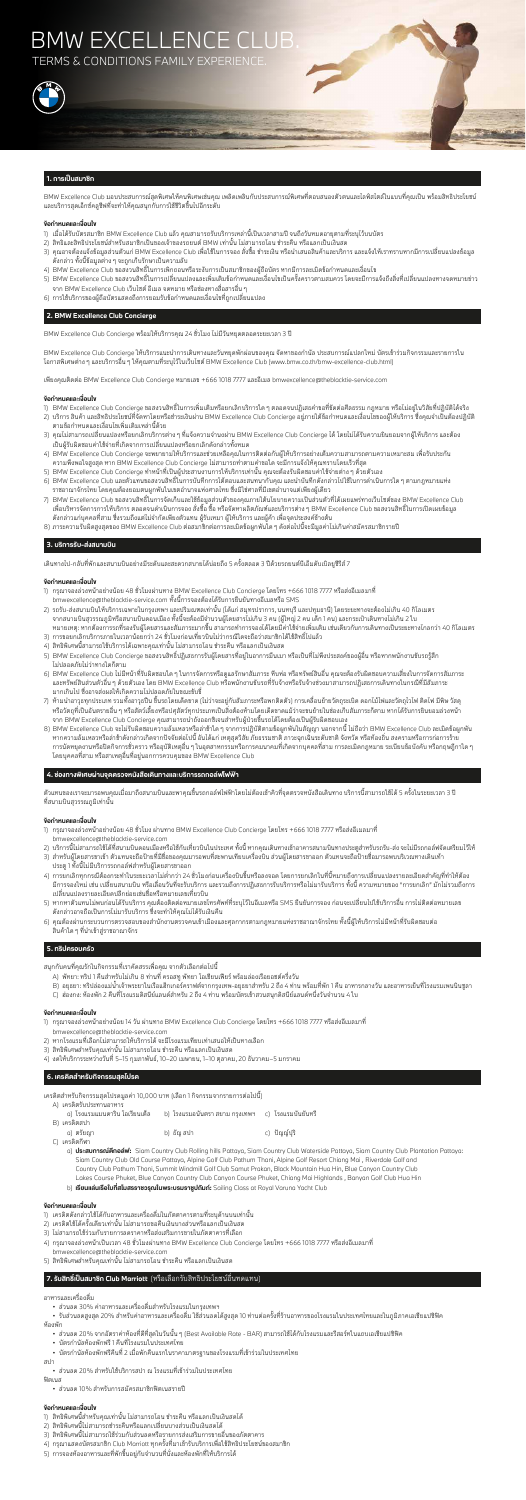BMW Excellence Club offers extraordinary experiences for extraordinary individuals—like yourself. Luxuriate in moments of indulgences that embody your true essence and reflect your superior lifestyle, as well as make the most of our sensational privileges and elite services that will take your life's joys to new heights.

## **Terms and Conditions**

- 1) When you receive your BMW Excellence Club card, the services described below will become available to you for three years until the expiration date printed on it.
- 2) Membership rights and privileges belong exclusively to you as an owner of a BMW vehicle; they are nontransferable, nonrefundable, and nonredeemable for cash.
- 3) You may be requested to provide us with personal information for booking, ordering, purchasing, or offering products or services. You must promptly notify us if any detail provided has changed. Your information will always be kept confidential.
- 4) BMW Excellence Club may cancel or suspend your membership if you infringe upon these Terms and Conditions.
- 5) BMW Excellence Club may update or change these Terms and Conditions from time to time and will notify you of any changes through BMW Excellence Club newsletter, website, email, mail or other courier services.
- 6) Your continued use of the services will constitute your acceptance of the altered Terms and Conditions.

## **2. BMW Excellence Club Concierge**

BMW Excellence Club Concierge will be at your disposal 24 hours a day, seven days a week, throughout the next three years.

BMW Excellence Club Concierge provides travel and holiday recommendations, gift research, unique experience arrangement, admission to special events and special-occasion productions, extraordinary concierge services, and other services set out on the BMW Excellence Club website (www.bmw.co.th/bmw-excellence-club.html).

BMW Excellence Club Concierge can be reached at +666 1018 7777 or send an email to bmwexcellence@theblacktie-service.com

## **Terms and Conditions**

- 1) BMW Excellence Club Concierge may add or withdraw any of its services, as well as to refuse any immoral, illegal, unjust, or impossible requests.
- 2) Any services, products, or benefits purchased through or provided by BMW Excellence Club Concierge will also be subject to the terms and conditions of the supplier. You are required to comply with these additional terms and conditions.
- 3) You cannot change or cancel any services initiated by BMW Excellence Club Concierge upon your request without the supplier's consent. All expenses incurred from such change or cancellation will be your direct responsibility.
- 4) Within reason, BMW Excellence Club Concierge will do its best to provide the service to you and to assist you in any dealings with the supplier to ensure your maximum satisfaction. If BMW Excellence Club Concierge is unable to deal with any requests, we will inform you as soon as possible.
- 5) BMW Excellence Club Concierge acts as a facilitator only. All expenses incurred will be your responsibility.
- 6) BMW Excellence Club and its agents may record any correspondence and conversation with you and to make use of any such recording in any proceedings, subject to Thai law. The parties must submit to the nonexclusive jurisdiction of Thailand.
- 7) BMW Excellence Club may collect and use your personal information under its Privacy Policy published on the BMW Excellence Club website to administer services, as well as process your bookings, orderings, purchases, or provide you with products or services. BMW Excellence Club may, for this purpose, disclose such information to third parties, including but not limited to agents, contractors, service providers, and suppliers.
- 8) BMW Excellence Club's maximum liability to you for breaching any of its obligations hereunder shall be limited to the value of the annual membership fee.

## **3. Limousine Service**

Travel in style from your residence to the airport (or vice versa) up to 5 times over the next three years by BMW 7 Series with complete ease.

## **Terms and Conditions**

- 1) Reservations must be made at least 48 hours in advance through BMW Excellence Club Concierge. Please call +666 1018 7777 or send an email to bmwexcellence@theblacktie-service.com. All reservations must be confirmed by email or SMS.
- 2) The service is valid only in Bangkok and areas in its vicinities (including Samut Prakan, Nonthaburi and Pathum Thani) and within a 40-kilometer radius from either Suvarnabhumi Airport or Don Muang Airport. There is a maximum occupancy of three passengers (two adults and one child) and two suitcases.

 NOTE: Vehicles that carry a larger number of passengers and luggage are available and are to be booked as required, subject to additional charges. Additional charges will also apply if you travel outside the 40-kilometer radius.

- 3) Any cancellations made less than 24 hours before the scheduled flight will be considered full redemptions.
- 4) This privilege belongs exclusively to you; it is nontransferable, nonrefundable, and nonredeemable for cash.
- 5) BMW Excellence Club Concierge may refuse to transport persons who are intoxicated, or who are or are likely to become objectionable to other persons, or if the driver feels threatened in any way.
- 6) BMW Excellence Club does not assume any responsibility whatsoever for the handling or maintenance of any luggage, parcels, or other property. Baggage and all other personal property will be handled only at your own risk. BMW Excellence Club or its contracted or subcontracted drivers may refuse to make the journey due to excessive luggage, which could result in the vehicle being unsafe while in motion.
- 
- 7) Weapons of any type, including firearms, are strictly forbidden (whether in your baggage or on you). Transportation of explosives, fireworks, and other flammable, combustible, toxic, or otherwise dangerous material or items, or pets or livestock of any kind are also strictly forbidden, even if intended to be transported in the baggage compartment of the vehicle. If approved beforehand by BMW Excellence Club Concierge, an oxygen tank for medical use is permitted, but if so, at your sole responsibility.
- 8) BMW Excellence Club shall not be liable for any failure or delay in performing its obligations under the service contract. In addition, BMW Excellence Club shall not be deemed in breach of its obligations if such failure or delay is due to the following: Acts of God; natural disasters; national, state or local states of emergency; acts of war or terrorism; labor strikes or lock-outs; or other industrial or transportation accident caused by any third party; any violation of law, regulation or ordinance by any third party; or any other cause not within the control of the BMW Excellence Club.

## **4. Fast-Track Passport Control & Electric Cart Service**

Upon arrival, an agent will greet and escort you in an electric cart and assist through passport control process smoothly with fast-track service. This service is available to you ten times during the three-year period at Bangkok Suvarnabhumi Airport only.

## **Terms and Conditions**

- 1) Reservations must be made at least 48 hours in advance through BMW Excellence Club Concierge. Please call +666 1018 7777 or send an email to bmwexcellence@theblacktie-service.com
- 2) These services are not available at Don Muang Airport or for any domestic flights. If you arrive at the terminal through a bus gate, the cart will not be available either.
- 3) For arrivals, an agent will meet you at the jet bridge with your name on a greeting board. For departures, an agent will meet you at the curbside of Gate 1 with your name on a greeting board. Carts are not available for departures.
- 4) All cancellations should be made 24 hours before the actual time of departure or arrival. A cancellation, in this instance, refers to a significant change involving rebookings, such as the airport or the day of service, and includes service declined and no-shows. The meaning of "cancellation" will not typically include minor changes, such as name or flight number.
- 5) If you are unable to locate the agent at the start of the service, it is your responsibility to call the relevant telephone number as shown on your confirmation email or SMS before making alternative arrangements. Failure to do so may be treated as a no-show, in which instance no refund will be made.
- 6) You will need to undergo all immigration and custom inspection processes required by Thai law. The service provider will not be responsible for any goods imported into the kingdom.

## **5. Long Trip**

Fullfill travel experience with 4 days 3 nights stay in a major cities. Please choose one of the following three destinations:

- A) New York: New York Hilton Midtown
- B) London: The Capital London Hotel or Millennium Hotel Knightsbridge London
- C) San Francisco: InterContinental Mark Hopkins

## **Terms and Conditions**

- 1) Please make a reservation at least 14 days in advance through BMW Excellence Club Concierge by calling +666 1018 777 or sending an email to bmwexcellence@theblacktie-service.com
- 2) If the chosen hotel is unavailable, an equivalent will be provided as an option.
- 3) This privilege belongs exclusively to you; it is nontransferable, nonrefundable, and nonredeemable for cash.
- 4) Not valid during Feb 5–15, Apr 10–20, Oct 1–10, Dec 20–Jan 5

## **6. Flexible credit of THB 10,000**

Flexible credit 10,000THB (Choose one from below activities)

| A) Dining credit     |                          |                |
|----------------------|--------------------------|----------------|
| a) Mandarin Oriental | b) Anantara Siam Bangkok | c) Banyan Tree |
| B) Spa credit        |                          |                |
| a) TRIA              | b) THANN Spa             | c) Panpuri     |
| C) Sport credit      |                          |                |

 a) **Golf Experience:** Siam Country Club Rolling hills Pattaya, Siam Country Club Waterside Pattaya, Siam Country Club Plantation Pattaya: Siam Country Club Old Course Pattaya, Alpine Golf Club Pathum Thani, Alpine Golf Resort Chiang Mai, Riverdale Golf and Country Club Pathum Thani, Summit Windmill Golf Club Samut Prakan, Black Mountain Hua Hin, Blue Canyon Country Club Lakes Course Phuket, Blue Canyon Country Club Canyon Course Phuket, Chiang Mai Highlands, Banyan Golf Club Hua Hin b) **Sailing Class:** Sailing Class at Royal Varuna Yacht Club

## **Terms and Conditions**

- 1) The complimentary credit can be used on food and beverage only at one of the restaurants stated above.
- 2) The credit must be used in one go. It cannot be partially refunded and/or exchanged for cash.
- 3) The credit is not valid in conjunction with any discount or other promotion of the chosen restaurant.
- 4) Please make a reservation 48 hours in advance via BMW Excellence Club Concierge by calling +666 1018 7777 or sending an email to bmwexcellence@theblacktie-service.com
- 5) This privilege belongs exclusively to you; it is nontransferable, nonrefundable, and nonredeemable for cash.

## **7. Club Marriott** (or another preferred privilege)

## Dining

- Maximum 30% off Food and Beverage for maximum of 20 persons valid at all participating hotels in Thailand
- Up to 20% off Food and Beverage bill for a maximum of 10 persons when dining at the outlets of any other participating Marriott International hotels in Asia-Pacific

Accommodation

- Up to 20% off Best Available Rate valid at all participating hotels in Asia Pacific
- One night complementary room accommodation valid at all participating hotels in Thailand
- Three vouchers of book standard rate for 1st night and received 2nd night for free valid at all participating hotels in Thailand

Spa

- 20% off spa treatments at all participating hotels in Thailand
- Fitness
	- 10% off on fitness/health club membership valid at all participating hotels in Thailand (excluding Courtyard by Marriott Bangkok and Marriott Executive Apartments Bangkok Sukhumvit Park.)

## **Terms and Conditions**

1) This privilege belongs exclusively to you; it is nontransferable, nonrefundable, and nonredeemable for cash.

2) This privilege cannot be partially refunded and/or exchanged for cash. 3) This privilege is not valid in conjunction with any discount or other promotion of the chosen restaurant. 4) Club Marriott membership card must be presented on each visit for the benefit to be granted. 5) All dining and accommodation bookings are subject to reservation and availability.

## BMW EXCELLENCE CLUB.

TERMS & CONDITIONS LONG TRIP EXPERIENCE.